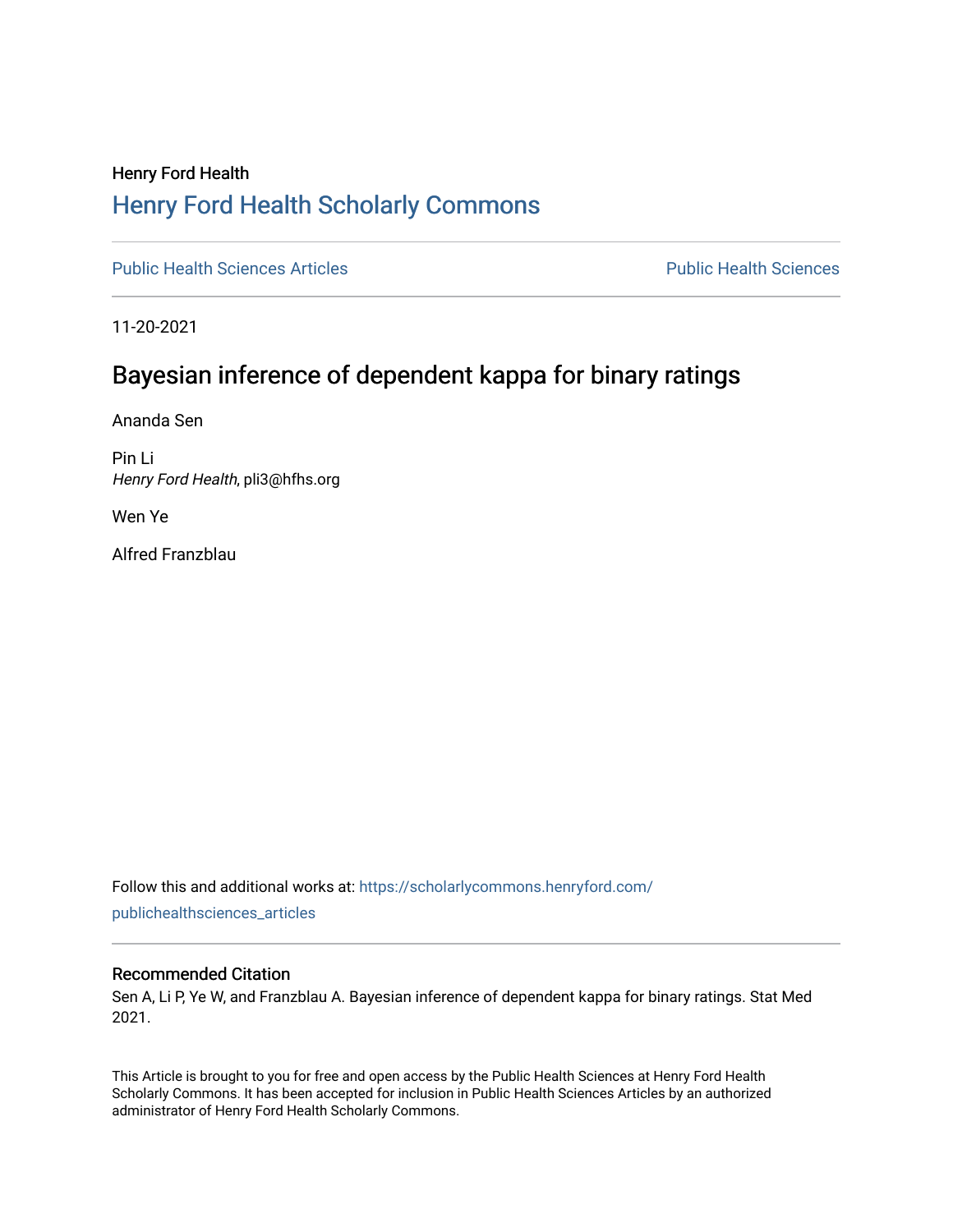#### **RESEARCH ARTICLE**



# **Bayesian inference of dependent kappa for binary ratings**

**Ananda Sen1,[2](https://orcid.org/0000-0002-9632-6704) Pin Li1,[3](https://orcid.org/0000-0003-4508-3762) Wen Ye[1](https://orcid.org/0000-0001-5802-189X) Alfred Franzblau<sup>4</sup>**

1Department of Biostatistics, University of Michigan, Ann Arbor, Michigan, USA 2Department of Family Medicine, University of Michigan, Ann Arbor, Michigan, USA

3Department of Public Health Science, Henry Ford Health System, Detroit, Michigan, USA

4Department of Environmental Health Sciences, University of Michigan, Ann Arbor, Michigan, USA

#### **Correspondence**

Ananda Sen, Department of Biostatistics, University of Michigan, 1018 Fuller St., Ann Arbor, MI 48104-1213, USA. Email: anandas@med.umich.edu

In medical and social science research, reliability of testing methods measured through inter- and intraobserver agreement is critical in disease diagnosis. Often comparison of agreement across multiple testing methods is sought in situations where testing is carried out on the same experimental units rendering the outcomes to be correlated. In this article, we first developed a Bayesian method for comparing dependent agreement measures under a grouped data setting. Simulation studies showed that the proposed methodology outperforms the competing methods in terms of power, while maintaining a decent type I error rate. We further developed a Bayesian joint model for comparing dependent agreement measures adjusting for subject and rater-level heterogeneity. Simulation studies indicate that our model outperforms a competing method that is used in this context. The developed methodology was implemented on a key measure on a dichotomous rating scale from a study with six raters evaluating three classification methods for chest radiographs for pneumoconiosis developed by the International Labor Office.

#### **KEYWORDS**

Bayesian inference, correlated kappa, covariate adjustment, grouped data, test of homogeneity

## **1 INTRODUCTION**

In medical and social science research, analyzing inter- or intraobserver agreement provides a useful means of assessing the reliability of a rating system. Such assessments are particularly relevant in the field of radiology, biomarker research, and survey research, among others. Agreement can be sought across different measurement systems, or across repeated evaluations using the same systems. Such congruence or reliability plays a critical role in disease diagnostics and prognosis. High values of agreement indicate consensus in diagnosis and interchangeability of measuring techniques.

When measurements are made on a binary scale, Cohen's kappa coefficient<sup>1</sup> serves as the most widely employed measure to assess agreement for categorical outcomes. Kappa easily extends to nominal measurement scales with more than two categories. For ordinal scales, weighted versions of kappa are typically preferred.<sup>2,3</sup> In this article, we will focus our attention on measurements with binary scales, assuming each of *N* subjects to be rated by two raters. Let *pab* be the probability of being assigned to category *a* by the first rater and to category *b* by the second rater  $(a, b = 0, 1)$ . The kappa coefficient is

$$
\kappa = \frac{P_o - P_e}{1 - P_e} = \frac{2(p_{11} - p_{1.}p_{1.})}{p_{1.} + p_{.1} - 2p_{1.}p_{.1}},\tag{1}
$$

where  $p_1 = p_{10} + p_{11}$  and  $p_1 = p_{01} + p_{11}$ . Here  $P_0 = p_{00} + p_{11}$  is the observed proportion of agreement and  $P_e = p_1 p_1 + p_2$  $(1 - p_1)(1 - p_1)$  is the expected proportion of agreement on the basis of chance alone. In the dichotomous setting, kappa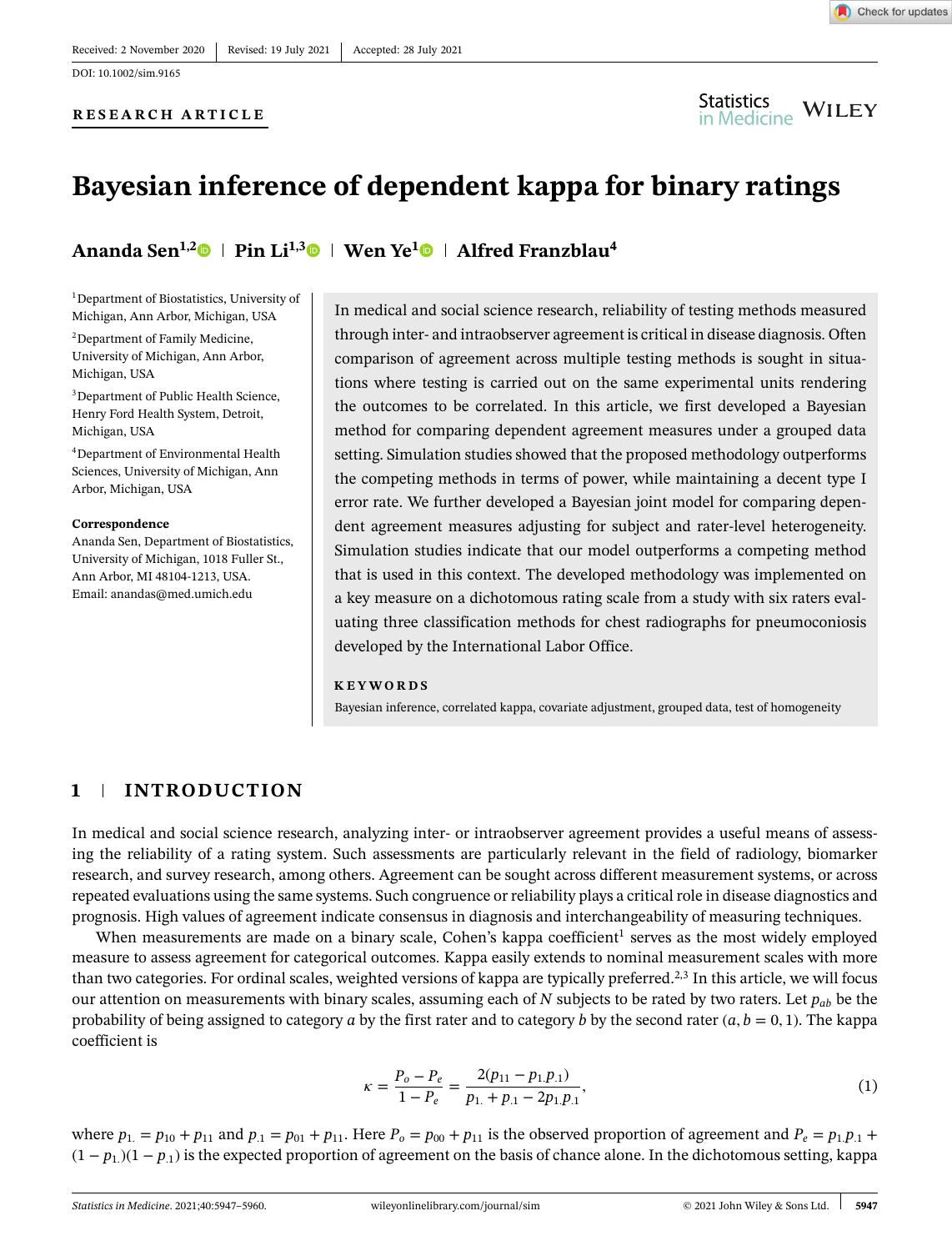# **5948** WILEY-Statistics SEN ET AL. SEN ET AL.

has an attractive interpretation. When the raters are interchangeable, that is,  $p_1 = p_1$ , kappa matches the correlation coefficient between the two rating scales. Although kappa can technically vary between −1 and 1, negative values are typically rare. Landis and Koch<sup>4</sup> have qualitatively assigned ranges of kappa values to varying degrees of agreement. Inference for a single kappa measure is detailed in the books by Fleiss et al<sup>5</sup> and Shoukri.<sup>6</sup> Several authors have investigated extensions of kappa to multirater versions<sup>7</sup> and weighted version for multicategory polytomous response scales.<sup>8</sup> In diagnostic testing, often the interest rests on comparison of competing markers or testing methods. Procedures for comparing two or more independent kappa statistics have been considered in the literature.<sup>9,10</sup> Regression models of kappa incorporating subject level heterogeneity have been studied by Lipsitz et al.<sup>11</sup> A comprehensive review of early work on kappa and associated agreement measures appears in Banerjee et al.<sup>12</sup>

In situations where comparison of agreement is naturally conducted using the same set of subjects read by a group of raters perhaps using different test methods, the distribution of these agreement measures for different test methods are correlated. Kappa statistics generated in these situations are henceforth referred to as dependent kappas. This is in contrast to comparing kappa statistics derived from independent subgroups of subjects such as different age-groups, or males vs females. Donner et al<sup>13</sup> relaxed the assumption of independence adopted in Donner et al<sup>9</sup> and developed model-based procedures for testing the equality of two dependent kappa statistics for measurements with binary scales. Mckenzie et al,14 Vanbelle and Albert<sup>15</sup> used resampling methods to compare correlated kappa statistics. By contrast, Barnhart and Williamson<sup>16</sup> proposed a weighted least-squares approach. Kang et al<sup>17</sup> considered inference on kappa statistics when the binary responses are naturally clustered such as those obtained from a physician-patient diad, where each physician manages multiple patients. Yang and Zhou<sup>18</sup> developed inference for weighted kappa statistic also under a similar framework but in the case of ordinal responses.

Kappa, in its original form, is an aggregate measure and hence does not directly account for subject-level heterogeneity. However, kappa may depend on covariates, that is, characteristics of the raters or the subjects being rated. Lipsitz et al<sup>11</sup> developed a subject-level kappa as a function of covariates. Regression models of these probabilities implicitly define a covariate-adjusted kappa. Nelson and Edwards<sup>19</sup> introduced a model-based agreement measure different from kappa that is amenable to covariate adjustment. Ma et al<sup>20</sup> focused on inference for kappas arising from a longitudinal study in presence of missing data.

Our goal is to develop a set of models and methodology for comparing dependent kappa and for identifying potential factors influencing agreement in the presence of a hierarchical structure of data. Donner et al's<sup>13</sup> method that directly addresses the comparison of dependent kappas was based on the assumption of exchangeability of raters, and the performance of their method in situations where exchangeability does not hold is unknown. We specifically focus on the Bayesian methodology, which enjoys several attractive advantages over the non-Bayesian methods. Statistical inference using the non-Bayesian methods are predicated on large-sample normality of the estimated kappa. The asymptotic standard error is complex<sup>21</sup> and does not readily lend itself to an expression for comparing correlated kappa's. The Bayesian method, on the other hand, is a finite-sample strategy and is applicable to small-sample situations. Further, a Bayesian framework promotes an expert system where subject-matter knowledge can be readily incorporated and updated as part of the process.

In this article, we explore our methodology under two different data schemes. First, we address the situation where only grouped data of counts is available for assessment of agreement. This is often the case when secondary data is made available only at the aggregate level in order to mask personal health identifiers. Basu et al<sup>10</sup> developed a Bayesian method in the context of analyzing grouped data for testing the homogeneity of kappa coefficient across different independent samples. In Section 3, we extend Basu et al's method under a Bayesian framework to deal with the problem of comparing correlated kappa statistics computed over the same sample of subjects when only summary data are available. Subsequently, under the assumption that complete rating data are available at the individual level, we adapt and modify a regression model proposed by Lipsitz et  $al<sup>11</sup>$  that accounts for the effect of rater and patient level characteristics. Lipsitz et al's model used a two-stage approach, ignoring the uncertainty in the plugged-in estimates of case-specific marginal probabilities carried over from the first stage, thereby inducing potential bias. Williamson et al<sup>22</sup> proposed a similar method using two sets of generalized estimating equations to model kappa for measuring dependent categorical agreement data, which is subject to the same caveat as in Lipsitz et al.<sup>11</sup> By contrast, our method jointly estimates parameters in the models from the two stages in a Bayesian setting, thereby properly accounting for the uncertainty. We consider only binary rating scales in this article. In Section 5, we indicate how the models and methods can potentially extend to multicategory agreement data under dependence.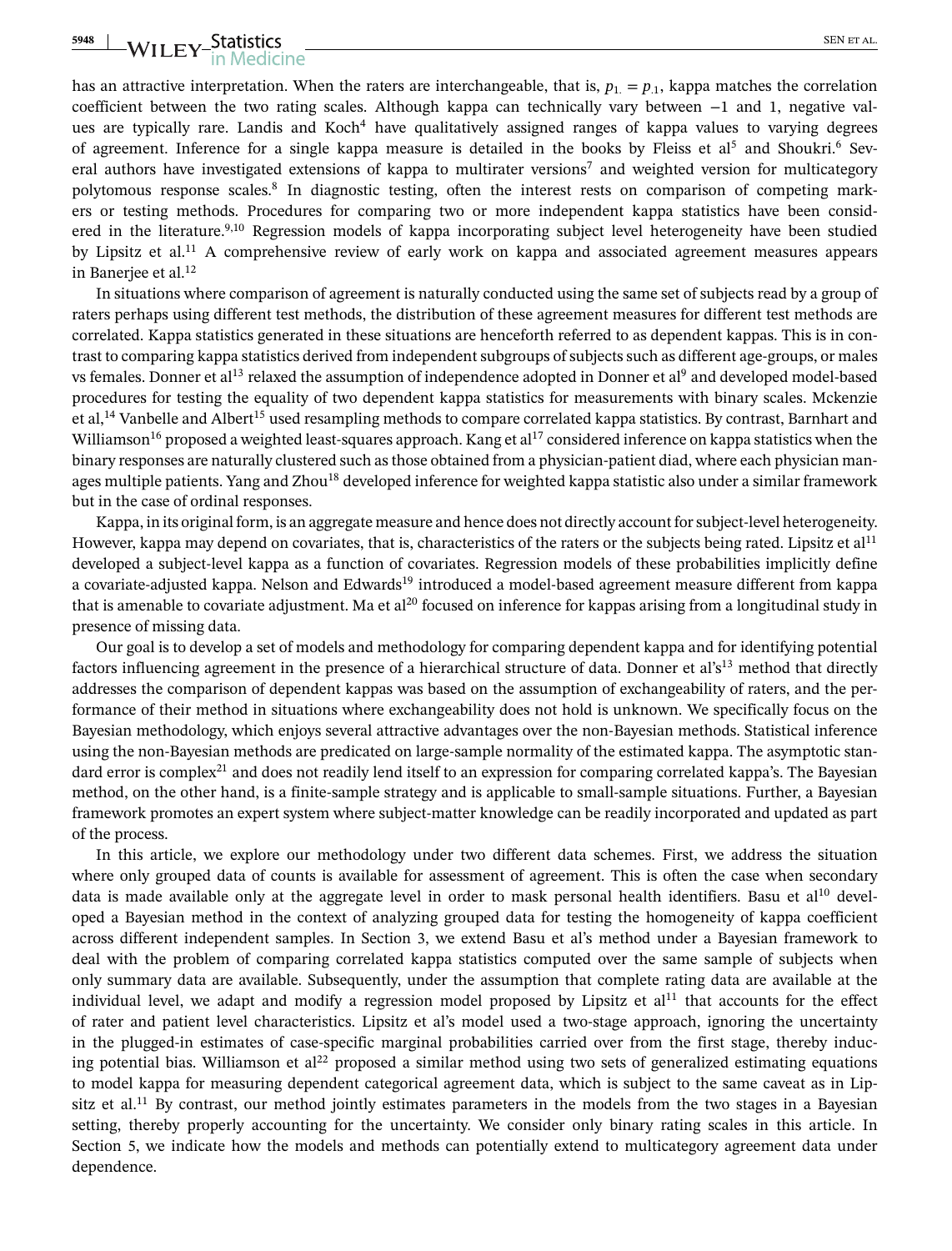The remainder of the article is organized as follows. The example that motivated this study is presented in Section 2. Section 3 introduces a Bayesian model for grouped data to compare dependent kappa statistics. Detailed simulation results are presented comparing the proposed methodology to competing approaches. In Section 4, a model-based approach is presented that offers a joint analysis with subject-level data under a Bayesian framework. Our methodology is implemented on a key measure obtained from an example in radiology that serves as the motivating example. Finally, we conclude our article in Section 5 with some directions for future research. Appendix A contains the relevant codes, with additional tables and figures included in Appendix B. This study was approved by the University of Michigan Institutional Review Board (IRBMED approval #2002-0855), under which only fully deidentified data will be made available upon request.

## **2 A MOTIVATING EXAMPLE**

Work in this article was originally motivated by the need to evaluate a standardized classification method for chest radiographs for pneumoconiosis developed by the International Labour Office (ILO) based in Geneva, Switzerland, in the 1930s. After multiple revisions, the ILO system remains the most widely used method for classifying chest radiographic abnormalities related to inhalation of pathogenic dusts.<sup>23-25</sup> Up through the early 2000s, the ILO system was predicated solely on use of film-screen radiographs (FSR).<sup>23</sup> Beginning in about the 1980s in the United States and other medically advanced countries, many medical facilities began replacing traditional FSR equipment with various forms of digital radiographic (DR) imaging, including both hard copy (HC) format (ie, digital images printed on film and viewed with a traditional light box), and soft copy (SC) format (ie, digital images viewed on a computer workstation monitor). By the early 2000s it had become difficult to obtain FSR chest radiographs in many such locations, even though FSR is still widely used in many low and middle income countries.<sup>26</sup> Yet, up until that point, there had only been a few studies that compared the reliability of the DR technology and FSR for the identification and quantification of abnormalities due to dust inhalation using the ILO system. $27,28$ 

In a recently concluded study funded by the National Institutes of Occupational Safety and Health (NIOSH),<sup>29,30</sup> a total of 107 subjects, many suffering from severe pneumoconiosis, were recruited from the pool of patients seen at or referred to the University of Michigan, or listed in the Michigan or Ohio Silicosis Registries. Pneumoconioses are a group of interstitial lung diseases caused by the inhalation of certain dusts and the lung tissue's reaction to it. The principal causes of the disease are work-place exposures, including asbestos, silica, and coal.

Six certified raters evaluated images in each of the three formats (FSR, SC, and HC) in a random order, being blinded to the identity of the subject which the image was associated with. An ILO scoring sheet that included several categorical items, with ratings recorded both on nominal and ordinal scales, were filled out after each reading. This exercise was repeated once 2 months after the initial reading, yielding a total of six readings on each subject by a single rater. The data layout for a typical dichotomous outcome for two subjects from the study is schematically depicted in Table 1. The goal of the investigation was to assess and compare the impact of image format (FSR, SC, and HC) on the recognition and quantification of dust-related abnormalities as well as on the intra- and interrater reliability of the readings.

#### **2 A BAYESIAN METHOD FOR COMPARING** *k*-COEFFICIENT OF **DEPENDENT SAMPLES**

#### **3.1 A Bayesian model**

In order to understand the basic framework, assume each of *n* subjects is rated on a binary scale using *m* different settings. The methodology presented in this section applies to a single rater. The multiple rater problem is addressed in Section 4. The rater assigns the binary score to each subject twice using each method of the  $m$  settings. Let  $X_{1ij}$ and *X*2*ij* be the ratings on the *i*th subject using the *j*th setting in the two rounds, respectively. For setting *j*, one can measure the intrarater agreement using  $\kappa_i$ . Since the  $\kappa$  values are calculated based on data from the same set of subjects, they are correlated. We propose a Bayesian method for testing the hypothesis  $H_0: \kappa_1 = \kappa_2 = \ldots = \kappa_m$ . Note the method proposed in this section can be applied to grouped data as shown in Figure 1 and no individual-level data are needed.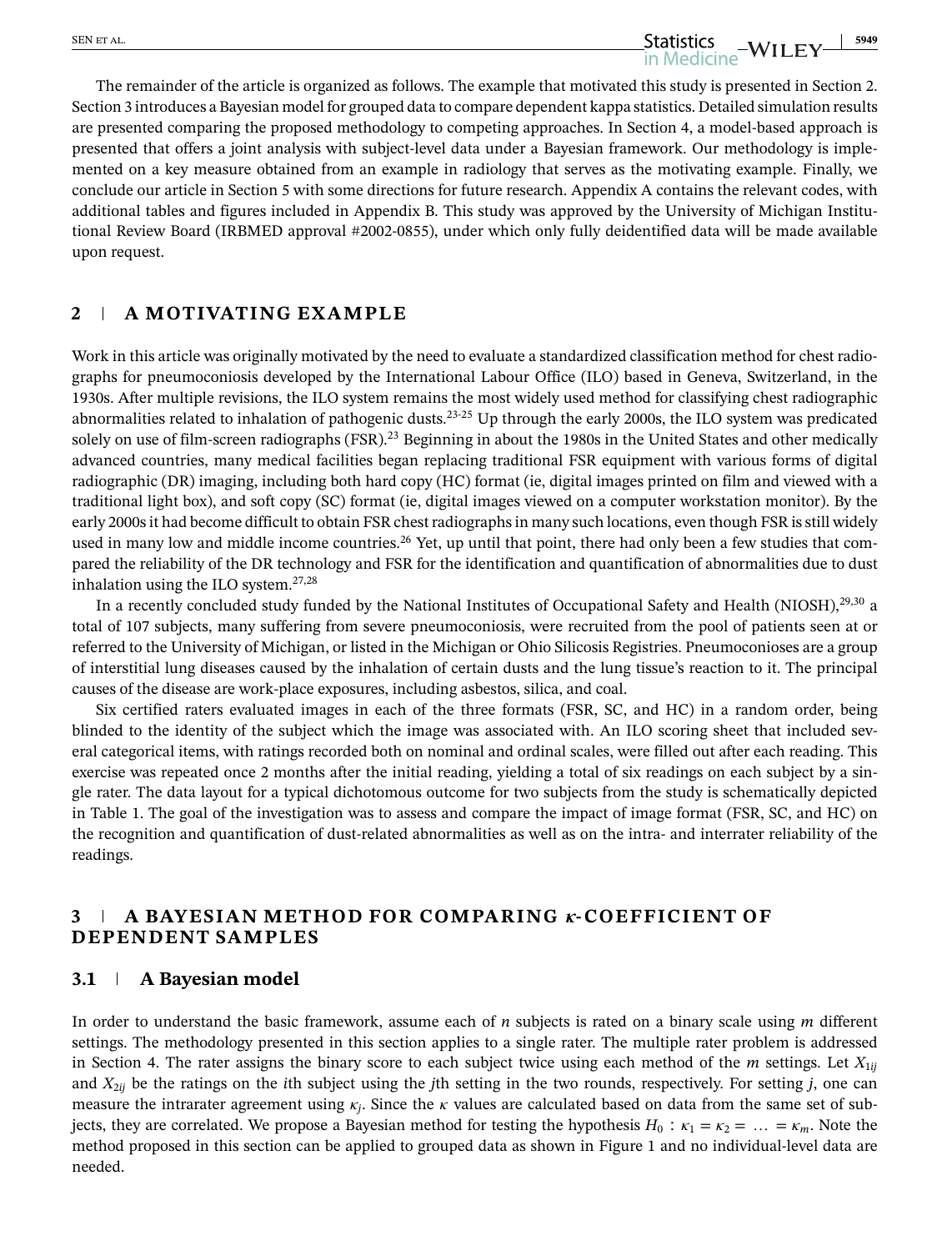|         |                | <b>Setting</b> |              |              |              |              |              |  |
|---------|----------------|----------------|--------------|--------------|--------------|--------------|--------------|--|
|         |                | $FSR (j = 1)$  |              | $HC(j = 2)$  |              | SC $(j = 3)$ |              |  |
| Subject | Rater          | Round 1        | Round 2      | Round 1      | Round 2      | Round 1      | Round 2      |  |
| i       |                | $X_{1i1}$      | $X_{2i1}$    | $X_{1i2}$    | $X_{2i2}$    | $X_{1i3}$    | $X_{2i3}$    |  |
| 1001    | $\mathbf{1}$   | $\mathbf{1}$   | $\mathbf{1}$ | $\mathbf{1}$ | $\mathbf{1}$ | $\mathbf{1}$ | $\mathbf{1}$ |  |
| 1001    | 2              | $\mathbf{1}$   | $\mathbf{1}$ | $\mathbf{1}$ | $\mathbf{1}$ | $\mathbf{1}$ | $\mathbf{1}$ |  |
| 1001    | $\mathbf{3}$   | $\mathbf{0}$   | $\mathbf{0}$ | $\mathbf{1}$ | $\mathbf{1}$ | $1\,$        | $\mathbf{1}$ |  |
| 1001    | $\overline{4}$ | $\mathbf{1}$   | $\mathbf{1}$ | $\mathbf{1}$ | $\mathbf{1}$ | $\mathbf{1}$ | $\mathbf{1}$ |  |
| 1001    | 5              | $\mathbf{0}$   | $\mathbf{1}$ | $\mathbf{1}$ | $\mathbf{1}$ | $\mathbf{1}$ | $\mathbf{1}$ |  |
| 1001    | 6              | $\mathbf{1}$   | $\mathbf{1}$ | $\mathbf{1}$ | $\mathbf{1}$ | $\mathbf{1}$ | $\mathbf{1}$ |  |
| 1002    | $\mathbf{1}$   | $\mathbf{1}$   | $\mathbf{1}$ | $\mathbf{0}$ | $\mathbf{1}$ | $\mathbf{1}$ | $\mathbf{1}$ |  |
| 1002    | 2              | $\mathbf{1}$   | $\mathbf{1}$ | $\mathbf{1}$ | $\mathbf{1}$ | $\mathbf{1}$ | $\mathbf{1}$ |  |
| 1002    | $\overline{3}$ | $\mathbf{1}$   | $\mathbf{1}$ | $\mathbf{1}$ | $\mathbf{1}$ | $\mathbf{1}$ | $\mathbf{1}$ |  |
| 1002    | $\overline{4}$ | $\mathbf{0}$   | $\mathbf{1}$ | $\mathbf{1}$ | $\mathbf{1}$ | $\mathbf{0}$ | $\mathbf{1}$ |  |
| 1002    | 5              | $\mathbf{1}$   | $\mathbf{1}$ | $\mathbf{1}$ | $\mathbf{1}$ | $\mathbf{1}$ | $\mathbf{1}$ |  |
| 1002    | 6              | $\mathbf{1}$   | $\mathbf{1}$ | $\mathbf{1}$ | $\mathbf{1}$ | $\mathbf{1}$ | $\mathbf{1}$ |  |

|                 | 2 <sup>nd</sup> setting<br>$1st$ setting |             |           |                       |  |              |             | m <sup>th</sup> setting |           |                           |  |           |           |
|-----------------|------------------------------------------|-------------|-----------|-----------------------|--|--------------|-------------|-------------------------|-----------|---------------------------|--|-----------|-----------|
|                 |                                          | $1st$ round |           | $1^\mathrm{st}$ round |  |              | $1st$ round |                         |           |                           |  |           |           |
|                 |                                          |             |           |                       |  |              |             |                         |           |                           |  | U         |           |
|                 | $\sum_{i=1}^{n}$                         |             | $n_{001}$ | $n_{011}$             |  |              | ᅙ           | $n_{002}$               | $n_{012}$ | <br>ᅙ                     |  | $n_{00m}$ | $n_{01m}$ |
| 2 <sup>nd</sup> | Þ<br>$\circ$                             |             | $n_{101}$ | $n_{111}$             |  | PO<br>$\sim$ | roun        | $n_{102}$               | $n_{112}$ | 2 <sup>nd</sup><br>-<br>O |  | $n_{10m}$ | $n_{11m}$ |

**FIGURE 1** Summary data of dependent binary agreement data

For a generic setting *j*, let *pabj* denote the probability of being assigned to category *a* by the first reading and to category *b* by the second round reading  $(a, b = 0, 1)$  within the *j*th setting  $(j = 1, 2, \ldots, m)$ . The kappa coefficient for the *j*th setting is

$$
\kappa_j = \frac{2(p_{11j} - p_{1j}p_{.1j})}{p_{1j} + p_{.1j} - 2p_{1j}p_{.1j}},\tag{2}
$$

where  $p_{1,i} = p_{10j} + p_{11j}$  and  $p_{.1j} = p_{01j} + p_{11j}$ .

Applying the multinomial distribution to the counts in the four cells in the *j*th contingency table, the likelihood for *j*th setting, based on a random sample of *n* pairs of binary responses, is

$$
L_j(p_{11j}, p_{1,j}, p_{.1j}) = \frac{n!}{\prod n_{abj}!} p_{11j}^{n_{11j}} (p_{1,j} - p_{11j})^{n_{10j}} (p_{.1j} - p_{11j})^{n_{01j}} (1 - p_{1,j} - p_{.1j} + p_{11j})^{n_{00j}},
$$
\n(3)

where  $n_{abj} = \sum_{i=1}^{n} I(X_{1ij} = a, X_{2ij} = b)$ . We assume the availability of count data which allows us to work with the likelihood in (3).

In order to formulate the dependence, one can potentially introduce a multivariate structure by specifying all joint probabilities across readings and settings. Such an overly parameterized problem may suffer from sparsity even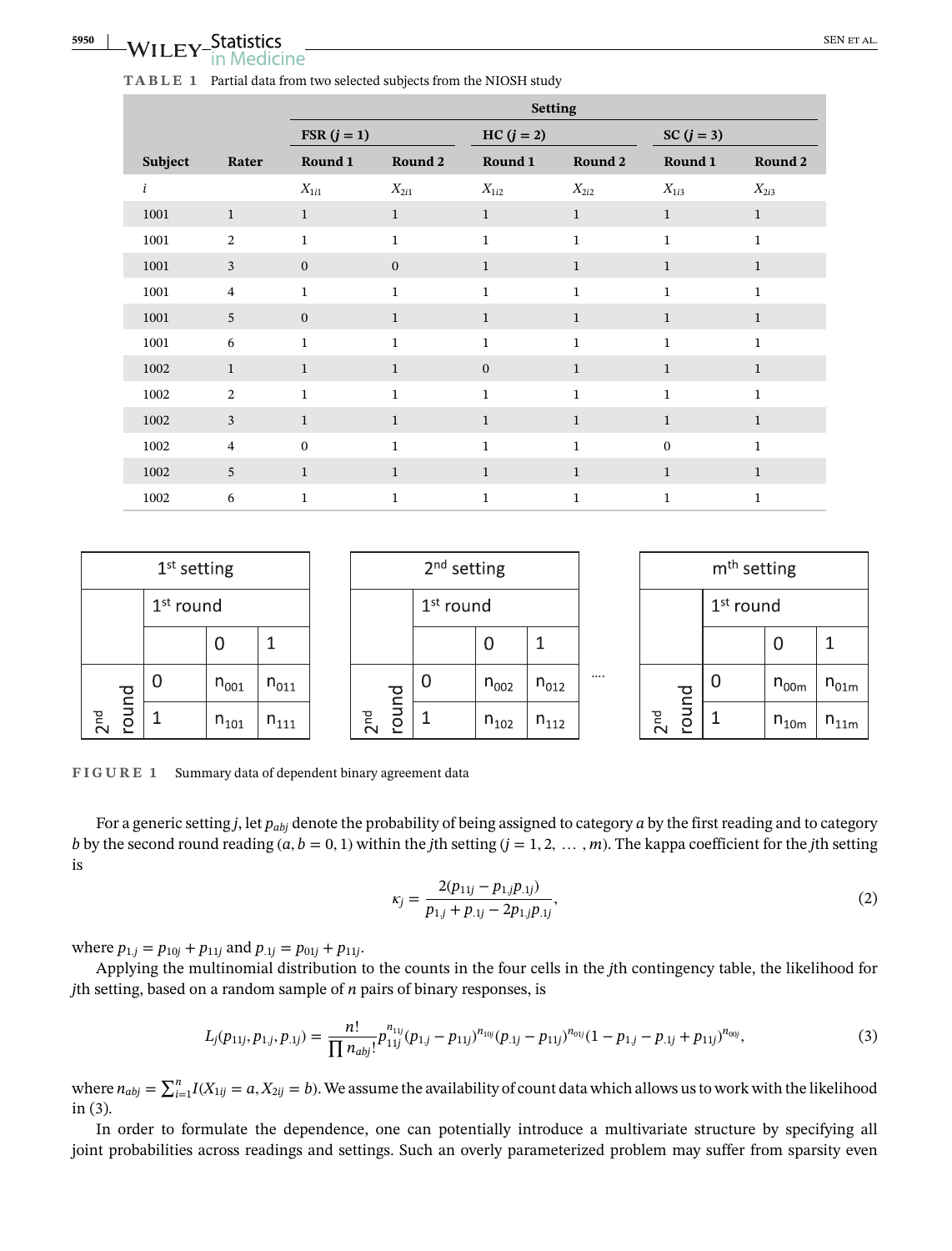when the number of methods *m* is moderate. Instead we adopt a more parsimonious structure of modeling the dependence.

Note that the marginal probabilities can be re-expressed as  $p_{1,j} = p_{1,1}^{c_{j-1}}, p_{1,j} = p_{1,1}^{c_{j-1}}$  for some positive real numbers  $c_{j-1}$ ,  $j = 2, \ldots, m$ . The advantage of such a representation is the ability to induce dependence through the common baseline values  $p_{1,1}, p_{1,1}$ . Further, the motivation of using a power formulation stems from the frailty structure often used for modeling dependence. Much like the frailty structure, *cj*'s are latent, but unlike frailty, they are not shared across all *j*. Parsimony is imposed by assuming that the same *cj*<sup>−</sup><sup>1</sup> operates on both marginals. This facilitates formulation of dependence between the marginals *p*1*.j, p.*1*<sup>j</sup>* for the *j*th setting. For a dichotomous rating scale, the likelihood is given by

$$
L = \prod_{j=1}^{m} L_j(p_{11j}, p_{1,j}, p_{.1j}).
$$
\n(4)

For the priors, we choose the beta distribution for  $p_{1,1}$  and  $p_{1,1}$ , that is,  $Beta(\mu \alpha, \mu(1 - \alpha))$ ,  $Beta(\nu \beta, \nu(1 - \beta))$ , where  $0 < \alpha < 1, 0 < \beta < 1$ , and they are independent. The hyperparameters  $\alpha = E(p_{1,1})$  and  $\beta = E(p_{.11})$  reflect the average prior guess for  $p_{1,1}$  and  $p_{.11}$ , whereas the hyperparameters  $\mu$  and  $\nu$  are quantification of the degree of belief about the guess. A noninformative positive prior such as  $U(0, +\infty)$  is assumed for  $c_{i-1}$ . Then  $p_{11i}$  conditioned on  $p_{1i}$  and  $p_{1i}$  is  $U$ [max(0,  $p_{1i}$  +  $p_{.1i} - 1$ )*,* min $(p_{1,i}, p_{.1i})$ ].

Based on the above prior and likelihood, when  $m = 2$ , the joint posterior of  $p_{1,1}, p_{1,1}, c_1, p_{111}, p_{112}$  is

$$
\pi(p_{1.1}, p_{.11}, c_1, p_{111}, p_{112} | \text{data}) \propto p_{111}^{n_{111}}(p_{1.1} - p_{111})^{n_{101}}(p_{.11} - p_{111})^{n_{011}}(1 - p_{1.1} - p_{.11} + p_{111})^{n_{001}} \times p_{112}^{n_{112}}(p_{1.1}^{c_1} - p_{112})^{n_{102}}(p_{.11}^{c_1} - p_{112})^{n_{012}}(1 - p_{1.1}^{c_1} - p_{.11}^{c_1} + p_{112})^{n_{002}} \times \frac{p_{111}^{n_{111}}(1 - p_{1.1})^{n_{112}}(1 - p_{.11})^{n_{112}}(1 - p_{.11})^{n_{111}}(1 - p_{.11})^{n_{112}}}{[\min(p_{1.1}, p_{.11}) - \max(0, p_{1.1} + p_{.11} - 1)][\min(p_{1.1}^{c_1}, p_{.11}^{c_1}) - \max(0, p_{1.1}^{c_1} + p_{.11}^{c_1} - 1)]}.
$$
\n(5)

The joint distribution in (5) is simply a product of the likelihood function and the prior model, modulo the constant of integration. While (5) cannot be simplified any further, a fast and efficient Markov chain Monte Carlo (MCMC) method can be employed in order to calculate the marginal posteriors of the parameters. The posterior distribution of  $\kappa_1$ ,  $\kappa_2$  can be obtained with (2). The posterior distribution of the difference of  $\kappa_1, \kappa_2$  is used to test the hypothesis  $H_0: \kappa_1 = \kappa_2$ . We refer to this newly proposed method as Bayesian method for dependent kappa (BMDK) hereafter.

#### **3.2 Homogeneity of the kappa statistics**

In general, we are interested in testing the overall hypothesis  $H_0$ :  $\kappa_1 = ... = \kappa_m$  vs the alternative  $H_a$ : not  $H_0$ . In the Bayesian context, the usual method is to make a decision on the basis of Bayes factor (BF). Below we propose this and two other simple-to-adopt methods as competitors.

#### Method A (BF)

BF, originally proposed by Jeffreys<sup>31</sup> treats hypothesis testing as a model selection problem and is estimated as the ratio of the marginal likelihood of the data under the null and the alternative, the two competing models. Denoting by *D* the data evidence, we have the expression

$$
BF = \frac{\Pr(D|H_0)}{\Pr(D|H_a)}.\tag{6}
$$

There are several ways to estimate the quantity  $Pr(D|H)$  for a generic hypothesis *H*, of which perhaps the easiest, and the most easily implementable is the one that relies on evaluation of the conditional likelihood given the parameters that are sampled from the prior. Denoting by  $\theta$  the ensemble of parameters, we can write

$$
Pr(D|H) = \int Pr(D|H, \theta) Pr(\theta|H) d\theta,
$$
\n(7)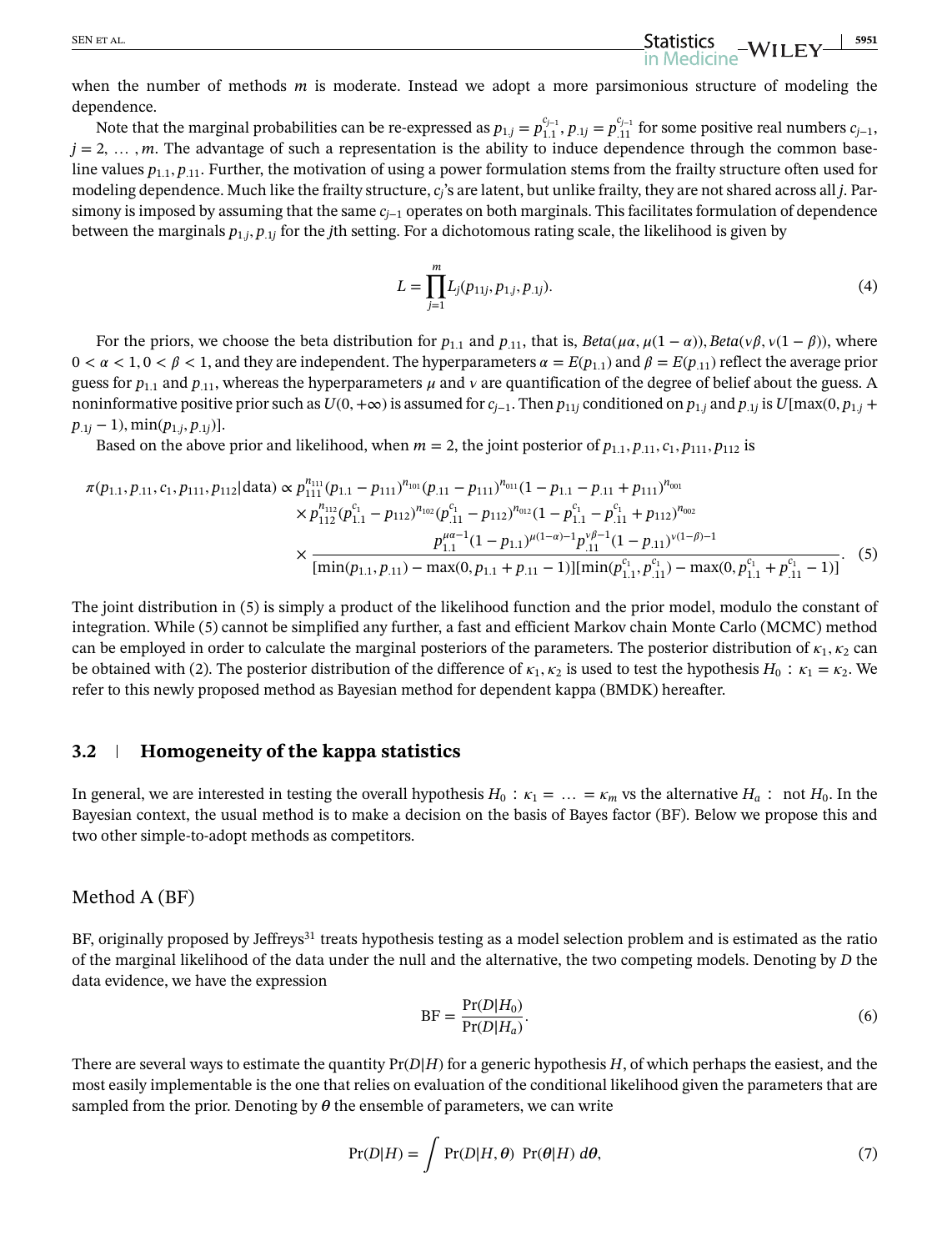# **5952 WILEY-Statistics** SEN ET AL. **SEN ET AL.**

where  $Pr(\theta|H)$  refers to the prior distribution under *H*. One can repeatedly sample parameters  $\theta_i$  from the prior under *H* for a large number of times and estimate (7) by the sample average of the conditional likelihoods  $Pr(D|H, \theta_i)$  evaluated at the sampled  $\theta_i$ . We adopt this approach for our simulations provided in the next section. We follow standard guidelines for assessment of BF with BF values  $\geq 1/3$  indicating insufficient evidence against  $H_0$ .<sup>32</sup>

#### Method B (probability of dominance)

The posterior probability of dominance of the Bayesian estimators can be used as evidence either in favor or against *H*0. Specifically one can compute

$$
M = \max_{i \neq j} \Pr(\hat{k}_i > \hat{k}_j | \text{data}),\tag{8}
$$

where  $\hat{\kappa}$  refers to the Bayesian estimator of  $\kappa$ . If *M* is close to 50%, the evidence against  $H_0$  is negligible. In the Bayesian paradigm, such a criterion is natural and has been used in other contexts.33 In order to have a guideline akin to BF, one can come up with a prescription such as

| M                      | 50% to 69% | 70% to 79% | 80% to 89% | $>90\%$ |
|------------------------|------------|------------|------------|---------|
| Evidence against $H_0$ | None       | Weak       | Moderate   | Strong  |

#### Method C (multivariate statistics)

The above methods do not explicitly incorporate the extent of dependence between the estimators themselves. A properly weighted multivariate statistics can be constructed as

$$
Q = \Psi' \hat{\Sigma}^{-1} \Psi,
$$
\n(9)

where  $\Psi = (\hat{\kappa}_2 - \hat{\kappa}_1, \hat{\kappa}_3 - \hat{\kappa}_2, \dots, \hat{\kappa}_m - \hat{\kappa}_{m-1})'$  is the vector of the successive differences of the Bayesian estimators and  $\hat{\Sigma}$  is the corresponding estimated variance-covariance matrix. Since the inferential approach is simulation based, all the ingredients can be estimated without difficulty from the posterior MCMC samples. While the true distribution of *Q* under *H*<sub>0</sub> is unknown, it is reasonable to think of *Q* to be approximately distributed as a chi-square random variable with (*m* − 1) degrees of freedom.

#### **3.3 Simulation studies for evaluating BMDK**

In order to assess the performance of BMDK, we ran a simulation study for *m* = 3. To evaluate Type I error of the proposed method (Table 2), summary data of 2 by 2 tables were generated for three settings from multinomial distributions determined by sample size *n*, fixed marginal probabilities  $p_{1,1}, p_{11}$ , link parameters  $c_1, c_2$ , and a common  $\kappa$ . To evaluate power of the proposed method (Table 3), a similar simulation setup was used but with different  $\kappa$ 's for the three settings. The given values of  $c_1$ ,  $c_2$  determined the marginals for the second and third settings, that is,  $p_{1.2} = p_{1.1}^{c_1}$ ,  $p_{1.3} = p_{1.1}^{c_2}$ .

In estimation, we consider the hyperparameters  $\alpha = \beta = 2$  and  $\mu = \nu = 0.5$ , which impose the prior specification, *p*<sub>1</sub>*, p*<sub>.11</sub> ∼ *Beta*(1*,* 1). Further, *c*<sub>1</sub>*, c*<sub>2</sub> are independently drawn from a *U*(0*,* 10) distribution. Codes for the BDMK are presented in Section A.1. We fitted our model using Rjags.<sup>34</sup> We ran three chains and assessed convergence graphically using trace plots. We used a burn-in of 1000 iterations and conducted inference based on a chain of length 5000 from the posterior distributions of model parameters. Quantities in Tables 2 and 3 are obtained as averages over 1000 replications of this process.

Table 2 shows the type I error analogs for testing  $H_0$ :  $\kappa_1 = \kappa_2 = \kappa_3$  at various levels of *n*,  $\kappa$ , and *p*, where  $\kappa$  is the common value. We estimated statistics based on the three homogeneity tests described in Section 3.2 and compared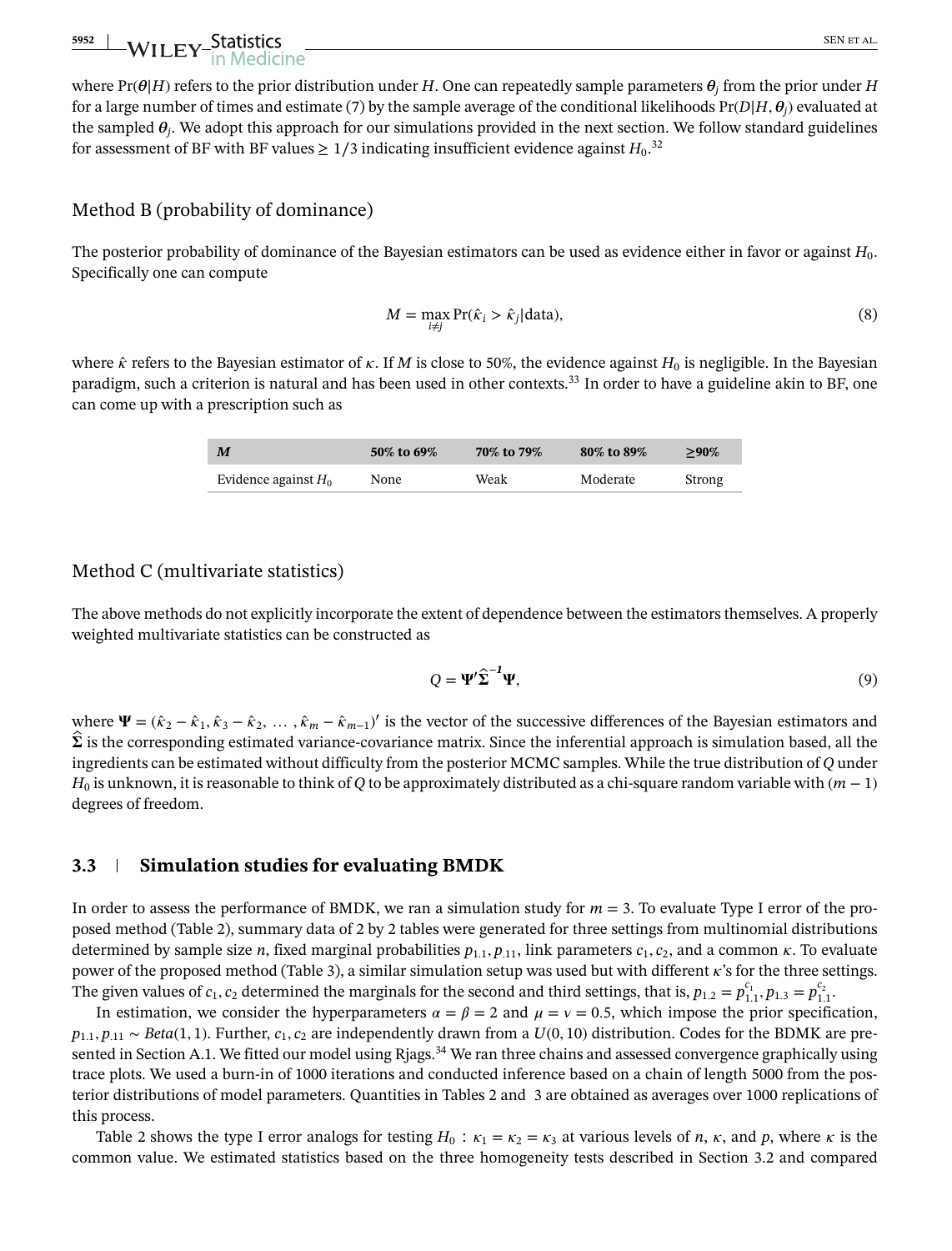**TABLE 2** Type I errors for testing  $H_0$ :  $\kappa_1 = \kappa_2 = \kappa_3$ 

|                                                    | <b>BDMK</b> |                                        |             |                                               |             | <b>Basu</b> |       |             |                 |            |
|----------------------------------------------------|-------------|----------------------------------------|-------------|-----------------------------------------------|-------------|-------------|-------|-------------|-----------------|------------|
|                                                    |             | Sample size Avg BF BF $\geq$ 1/3 (%) M |             | $Q > 5.99$ (%) MSE Avg BF BF $\geq$ 1/3 (%) M |             |             |       |             | $Q > 5.99\ (%)$ | <b>MSE</b> |
| $\kappa = 0.1$ , $(p_{1,1}, p_{1,1}) = (0.2, 0.7)$ |             |                                        |             |                                               |             |             |       |             |                 |            |
| 50                                                 | 1.018       | 0.852                                  | 0.610 0.010 |                                               | 0.006 0.995 |             | 0.849 | 0.577 0.015 |                 | 0.008      |
| 100                                                | 1.109       | 0.850                                  | 0.578 0.034 |                                               | 0.004 1.076 |             | 0.859 | 0.552 0.026 |                 | 0.005      |
| 200                                                | 1.220       | 0.857                                  | 0.552 0.044 |                                               | 0.002 1.220 |             | 0.880 | 0.529 0.029 |                 | 0.003      |
| $\kappa = 0.2, (p_{1,1}, p_{1,1}) = (0.3, 0.7)$    |             |                                        |             |                                               |             |             |       |             |                 |            |
| 50                                                 | 0.999       | 0.849                                  | 0.559 0.014 |                                               | 0.009 0.933 |             | 0.828 | 0.526 0.022 |                 | 0.012      |
| 100                                                | 1.058       | 0.821                                  | 0.536 0.039 |                                               | 0.006 1.045 |             | 0.827 | 0.505 0.033 |                 | 0.008      |
| 200                                                | 1.192       | 0.849                                  | 0.524 0.062 |                                               | 0.004 1.175 |             | 0.858 | 0.508 0.063 |                 | 0.005      |
| $\kappa = 0.4, (p_{1,1}, p_{1,1}) = (0.4, 0.6)$    |             |                                        |             |                                               |             |             |       |             |                 |            |
| 50                                                 | 0.992       | 0.816                                  | 0.512 0.028 |                                               | 0.017 1.008 |             | 0.814 | 0.549 0.064 |                 | 0.021      |
| 100                                                | 1.125       | 0.848                                  | 0.510 0.058 |                                               | 0.011 1.161 |             | 0.835 | 0.535 0.071 |                 | 0.013      |
| 200                                                | 1.273       | 0.851                                  | 0.511 0.051 |                                               | 0.006 1.270 |             | 0.867 | 0.536 0.058 |                 | 0.007      |
| $\kappa = 0.6, (p_{1,1}, p_{1,1}) = (0.6, 0.7)$    |             |                                        |             |                                               |             |             |       |             |                 |            |
| 50                                                 | 1.069       | 0.876                                  | 0.562 0.017 |                                               | 0.024 1.062 |             | 0.844 | 0.647 0.068 |                 | 0.037      |
| 100                                                | 1.105       | 0.845                                  | 0.552 0.032 |                                               | 0.016 1.186 |             | 0.836 | 0.621 0.086 |                 | 0.022      |
| 200                                                | 1.148       | 0.849                                  | 0.533 0.048 |                                               | 0.009 1.256 |             | 0.849 | 0.592 0.071 |                 | 0.012      |

*Note*: Comparison of the proposed Bayesian method and existing method. Total of 1000 iterations,  $c_1 = 0.1$ ,  $c_2 = 0.25$ .

them with the Bayesian method of Basu et al,<sup>10</sup> which is based on independence of  $\kappa$  statistics among settings. We report the statistics BF, *M, Q* as described in (6)-(9). In addition, we also report the mean squared error (MSE) estimated as  $\sum_{j=1}^{3} (\hat{k}_j - \kappa_j)^2/3$  where  $\hat{k}_j$  is the posterior mean estimate for  $\kappa$  for method  $j, j = 1, 2, 3$ . Based on the table values, BDMK and Basu's method are reasonably close to each other for small values of  $\kappa$ . Both values estimate the average BF to be close to 1 with the proportion of BF values exceeding 1/3 varying between 82% and 89%. Under either method, the dominance probability *M* mostly stays below 60% with BDMK based estimates falling slightly closer to 50% for larger  $\kappa$ . Similarly, the percentage of times *Q* is larger than 5.99, the 95th percentile of  $\chi^2$  with two degrees of freedom, is greater for BDMK compared with the method by Basu et al, especially for larger  $\kappa$ . Finally the estimated MSE based on BDMK are also lower than its competitor.

Table 3 estimates the analog of power for detecting the difference between the  $\kappa$  parameters. In this case, the proportion of cases for which BF≥ 1∕3 is significantly smaller for BDMK compared to Basu et al's method. This is particularly true for moderate to large *n*. The dominance probability *M* also shows a much stronger support for the alternative under BDMK. If we estimate power by Pr(*Q >* 5*.*99), again BDMK beats the Basu et al's method which ignores dependence. The average MSE estimated by  $\sum_{j=1}^3 (\hat{r}_j - \kappa_j)^2/3$  are comparable across the two methods. Overall it appears that BDMK outperforms Basu et al's method with respect to power and maintains a comparable performance with regard to type I error.

Finally Figure S1 shows for each scenario in Table 2, an overlay of a smoothed empirical distribution of *Q* and the probability distribution function of a  $\chi^2$  with two degrees of freedom. The proximity of the curves justifies using  $\chi^2$  as the approximate null distribution for calibration purposes.

#### **3.4 Application of BMDK to the imaging study**

To demonstrate the above proposed BMDK method using the chest radiograph imaging study, we compared the intrarater agreement on the parenchymal abnormalities (PARABS) rating between the three chest radiographic image formats (HC, SC, and FSR). Parenchymal abnormalities are characterized by abnormal increase in tissue density around the air sacs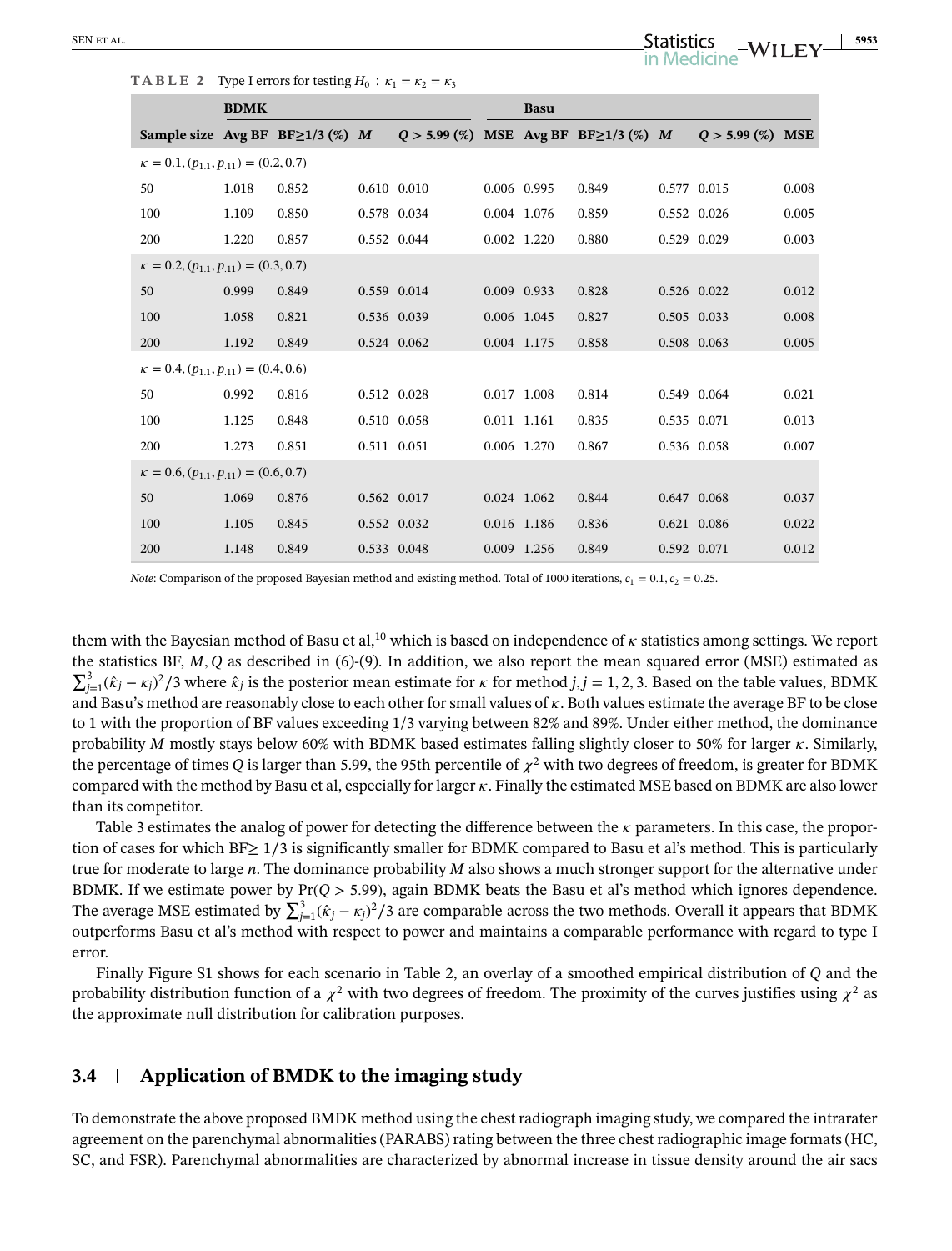#### -WILEY<sup>-Statistics</sup> SEN ET AL. (SEN ET AL. (SEN ET AL. )<br>The Medicine edicine

|  |  |  |  | TABLE 3 Empirical powers for testing $H_0$ : $\kappa_1 = \kappa_2 = \kappa_3$ |  |  |  |  |  |  |  |  |  |
|--|--|--|--|-------------------------------------------------------------------------------|--|--|--|--|--|--|--|--|--|
|--|--|--|--|-------------------------------------------------------------------------------|--|--|--|--|--|--|--|--|--|

|             | <b>BDMK</b> |                                                                                   |       |                  | <b>Basu</b> |        |                  |       |                  |            |
|-------------|-------------|-----------------------------------------------------------------------------------|-------|------------------|-------------|--------|------------------|-------|------------------|------------|
| Sample size | Avg BF      | $BF \ge 1/3$ (%)                                                                  | M     | $Q > 5.99\ (\%)$ | <b>MSE</b>  | Avg BF | $BF \ge 1/3$ (%) | M     | $Q > 5.99\ (\%)$ | <b>MSE</b> |
|             |             | $\kappa_1 = 0.2, \kappa_2 = 0.3, \kappa_3 = 0.4, (p_{1,1}, p_{.11}) = (0.3, 0.7)$ |       |                  |             |        |                  |       |                  |            |
| 50          | 0.594       | 0.602                                                                             | 0.853 | 0.042            | 0.033       | 0.637  | 0.613            | 0.765 | 0.122            | 0.041      |
| 100         | 0.256       | 0.242                                                                             | 0.949 | 0.390            | 0.033       | 0.531  | 0.483            | 0.858 | 0.249            | 0.038      |
| 200         | 0.050       | 0.033                                                                             | 0.991 | 0.894            | 0.034       | 0.316  | 0.290            | 0.937 | 0.512            | 0.037      |
|             |             | $\kappa_1 = 0.4, \kappa_2 = 0.5, \kappa_3 = 0.6, (p_{1.1}, p_{.11}) = (0.4, 0.6)$ |       |                  |             |        |                  |       |                  |            |
| 50          | 0.757       | 0.684                                                                             | 0.785 | 0.069            | 0.071       | 0.840  | 0.712            | 0.719 | 0.123            | 0.074      |
| 100         | 0.510       | 0.471                                                                             | 0.884 | 0.278            | 0.073       | 0.668  | 0.564            | 0.827 | 0.225            | 0.075      |
| 200         | 0.232       | 0.203                                                                             | 0.961 | 0.628            | 0.074       | 0.445  | 0.397            | 0.918 | 0.404            | 0.074      |
|             |             | $\kappa_1 = 0.2, \kappa_2 = 0.4, \kappa_3 = 0.6, (p_{1,1}, p_{1,1}) = (0.4, 0.6)$ |       |                  |             |        |                  |       |                  |            |
| 50          | 0.332       | 0.323                                                                             | 0.928 | 0.379            | 0.086       | 0.413  | 0.398            | 0.892 | 0.345            | 0.087      |
| 100         | 0.107       | 0.088                                                                             | 0.983 | 0.795            | 0.087       | 0.175  | 0.147            | 0.967 | 0.662            | 0.088      |
| 200         | 0.009       | 0.004                                                                             | 0.999 | 0.988            | 0.088       | 0.028  | 0.020            | 0.996 | 0.947            | 0.088      |

*Note:* Comparison of the proposed Bayesian estimation and existing method. Total of 1000 iterations,  $c_1 = 0.1$ ,  $c_2 = 0.25$ .

|                |           |       | Posterior probability |                   |                                  | Posterior mean of $\kappa$ |            |           |
|----------------|-----------|-------|-----------------------|-------------------|----------------------------------|----------------------------|------------|-----------|
| Raters         | <b>BF</b> | Q     | $K_{HC} < K_{FSR}$    | $K_{HC} < K_{SC}$ | $K_{\text{FSR}} < K_{\text{SC}}$ | HC                         | <b>FSR</b> | <b>SC</b> |
|                | 0.814     | 1.663 | 0.13                  | 0.114             | 0.463                            | 0.757                      | 0.691      | 0.684     |
| 2              | 1.959     | 0.307 | 0.437                 | 0.645             | 0.715                            | 0.697                      | 0.685      | 0.739     |
| 3              | 0.255     | 4.648 | 0.954                 | 0.428             | 0.03                             | 0.617                      | 0.791      | 0.593     |
| $\overline{4}$ | 2.559     | 0.157 | 0.527                 | 0.651             | 0.629                            | 0.745                      | 0.75       | 0.779     |
| 5              | 1.506     | 0.943 | 0.243                 | 0.183             | 0.412                            | 0.755                      | 0.68       | 0.654     |
| 6              | 1.453     | 0.980 | 0.668                 | 0.838             | 0.723                            | 0.758                      | 0.796      | 0.842     |

**TABLE 4** Intrarater comparison of kappa's for PARABS

of the lung. Since some form of parenchymal abnormality is common, it is important to identify the ones which require treatment and is indicative of interstitial disease. The outcome variable (PARABS) is dichotomous, indicating the presence or absence of abnormality. A total of six experienced raters interpreted all images in each of the three image formats (FSR, HC, SC) in random order on two separate occasions (ie, each rater read each image twice). We analyzed the data separately for these six raters. In each case, we have used the same prior specification as we used for the simulation. Table 4 reports the statistics we proposed in Section 3.2 for each rater. Instead of reporting an overall *M* statistic, we documented the posterior probability of the three pairwise ordering of estimated  $\kappa$ 's, in order to identify where the difference (if any) is. For rater 3, both BF and the dominant probability method identify the ordering  $\kappa_{FSR}$  > max{ $\kappa_{HC}$ ,  $\kappa_{SC}$ } to be present. The *Q* value is also quite high although did not cross the significance threshold of 5.99. No significant difference between  $\kappa_{HC}$ and  $\kappa_{SC}$  emerged. For other raters, the distinction between  $\kappa$  statistics is not prominent.

Figure S2 in the Appendix shows side-by-side boxplots of the reliability estimated from the MCMC samples stratified by rater, using our proposed BMDK method. As we found before, for most raters, the difference between image formats is minimal. However, the variability across raters is evident from the plots.

In our data analysis, we assumed different *c* values for HC vs FSR  $(c_1)$  and HC vs SC  $(c_2)$ . Table S1 in the Appendix demonstrates the summary measures from the posterior stratified by raters. Despite the fact that the prior support for *c* is moderate, the bulk of the posterior distribution generally stayed under 3. Further, the distributions are unimodal, exhibiting only minor skewness (Figure S3). All estimates were based on 50 000 MCMC samples.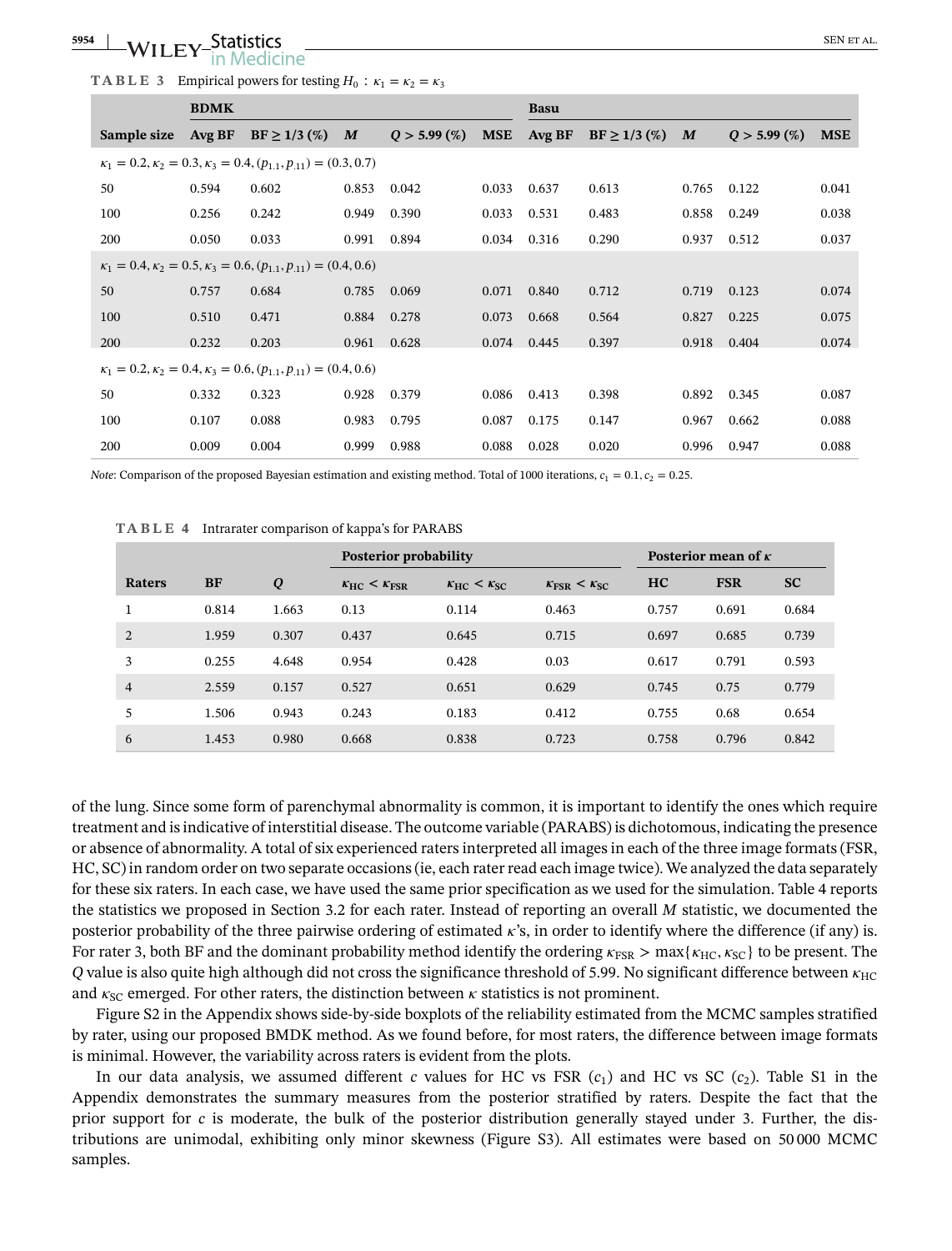Since the unadjusted calculations cannot provide an overall comparison between the three image formats adjusting for heterogeneity between raters, the conclusion is not straightforward. When individual data are available, a deeper methodology to capture subject level heterogeneity is warranted. In what follows, we present a regression-based approach that can be used to adjust for subject and rater-level covariates.

## **4 A BAYESIAN JOINT MODEL FOR COMPARING DEPENDENT -COEFFICIENT ADJUSTED FOR SUBJECT- AND RATER-LEVEL HETEROGENEITY**

#### **4.1 A Bayesian joint model**

Lipsitz et al<sup>11</sup> proposed a regression model for  $\kappa$  for dichotomous ratings by using two ordinary logistic regressions and one linear regression. To take advantage of widely available standard software packages, they adopted a two-stage approach. At the first stage, one fits the two ordinary logistic regressions to calculate case-specific marginal probabilities for each pair of readings; at the second stage, these case-specific marginal probabilities are plugged into the linear regression model for  $\kappa$ . The caveat of this two-stage approach is that the uncertainty in the plugged-in estimates of case-specific marginal probabilities from the first stage sub-model can potentially lead to biased and less efficient estimates in the second stage submodel.<sup>35</sup> We propose to eliminate this potential bias and account for hierarchical structure in agreement data by jointly estimating parameters in the two submodels simultaneously under a Bayesian framework.

Using the same notation as in Section 3, the joint probability function for the observed pair of ratings  $X_{1ij}$  and  $X_{2ij}$  can be formulated as a function of subject-level marginal probabilities  $p_{1,ij}$  and  $p_{1,ij}$ , and subject-level Kappa  $\kappa_{ij}$ .

$$
Pr(X_{1ij} = x_{1ij}, X_{2ij} = x_{2ij}) = [p_{1.ij}p_{.1ij} + \frac{\kappa_{ij}}{2}(p_{1.ij}p'_{.1ij} + p'_{1.ij}p_{.1ij})]^{x_{1ij}x_{2ij}}
$$
  
\n
$$
\times [p_{1.ij}p'_{.1ij} - \frac{\kappa_{ij}}{2}(p_{1.ij}p'_{.1ij} + p'_{1.ij}p_{.1ij})]^{x_{1ij}(1-x_{2ij})}
$$
  
\n
$$
\times [p'_{1.ij}p_{.1ij} - \frac{\kappa_{ij}}{2}(p_{1.ij}p'_{.1ij} + p'_{1.ij}p_{.1ij})]^{(1-x_{1ij})x_{2ij}}
$$
  
\n
$$
\times [p'_{1.ij}p'_{.1ij} + \frac{\kappa_{ij}}{2}(p_{1.ij}p'_{.1ij} + p'_{1.ij}p_{.1ij})]^{(1-x_{1ij})(1-x_{2ij})},
$$
\n(10)

where  $p'_{1,ij} = 1 - p_{1,ij}$  and  $p'_{.1ij} = 1 - p_{.1ij}$ , and  $x_{1ij},x_{2ij}$  equal 0 or 1. We assume  $\kappa_{ij}$  is a linear function of  $K$  covariates  $\bm{W}_{ij} =$  $\{W_{1ij}, W_{2ij}, \ldots, W_{Kij}\},\$ 

$$
\kappa_{ij} = \beta_0 + \beta \boldsymbol{W}_{ij},\tag{11}
$$

where  $\beta = \{\beta_1, \beta_2, \dots, \beta_K\}$  are regression coefficients. We used two separate logistic regression models for modeling  $p_{1,ij}$ and  $p_{\perp ii}$  to allow effects of subject-level covariates and rating methods on these subject-specific marginal probabilities to differ between the two rounds. Alternatively, they can be modeled using the same equation. In addition, we introduced subject level random effects to account for association between readings for the same subjects.

$$
logit(p_{1,ij}) = \alpha_{1i} + \gamma_{10} + \gamma_1 Z_{ij}.
$$
 (12)

$$
logit(p_{.1ij}) = \alpha_{2i} + \gamma_{20} + \gamma_2 \mathbf{Z}_{ij}.
$$
\n(13)

where  $\{\alpha_{1i}, \alpha_{2i}\}\stackrel{\text{i.i.d}}{\sim} N(\mathbf{0}, \Sigma)$  are the subject-specific random effects,  $\Sigma = \begin{pmatrix} \sigma_1^2 & 0 \\ 0 & \sigma_1^2 \end{pmatrix}$  $\begin{matrix} 0 & \sigma_2^2 \end{matrix}$  $\lambda$ ,  $Z_{ij} = \{Z_{1ij}, Z_{2ij}, \dots, Z_{Sij}\}\$ are S covariates that are associated with the marginal probabilities, and  $\gamma_1 = {\gamma_{11}, \gamma_{12}, \dots, \gamma_{1S}}$  and  $\gamma_2 = {\gamma_{21}, \gamma_{22}, \dots, \gamma_{2S}}$  are the corresponding regression coefficients. Combining Equations (10), (11), (12), and (13), the likelihood of the sample can be

written as a function of  $\beta_0$ ,  $\beta$ ,  $\gamma_{10}$ ,  $\gamma_{20}$ ,  $\gamma_1$ ,  $\gamma_2$ , and Σ.

$$
L=\prod_{i=1}^N\prod_{j=1}^m\int_{-\infty}^{+\infty}\int_{-\infty}^{+\infty}Pr(X_{1ij},X_{2ij}|\beta_0,\beta,\gamma_{10},\gamma_{20},\gamma_1,\gamma_2,\mathbf{Z}_{ij},\mathbf{W}_{ij})\times f(\alpha_{1i},\alpha_{2i}|\sigma_1^2,\sigma_2^2)d\alpha_{1i}d\alpha_{2i}.
$$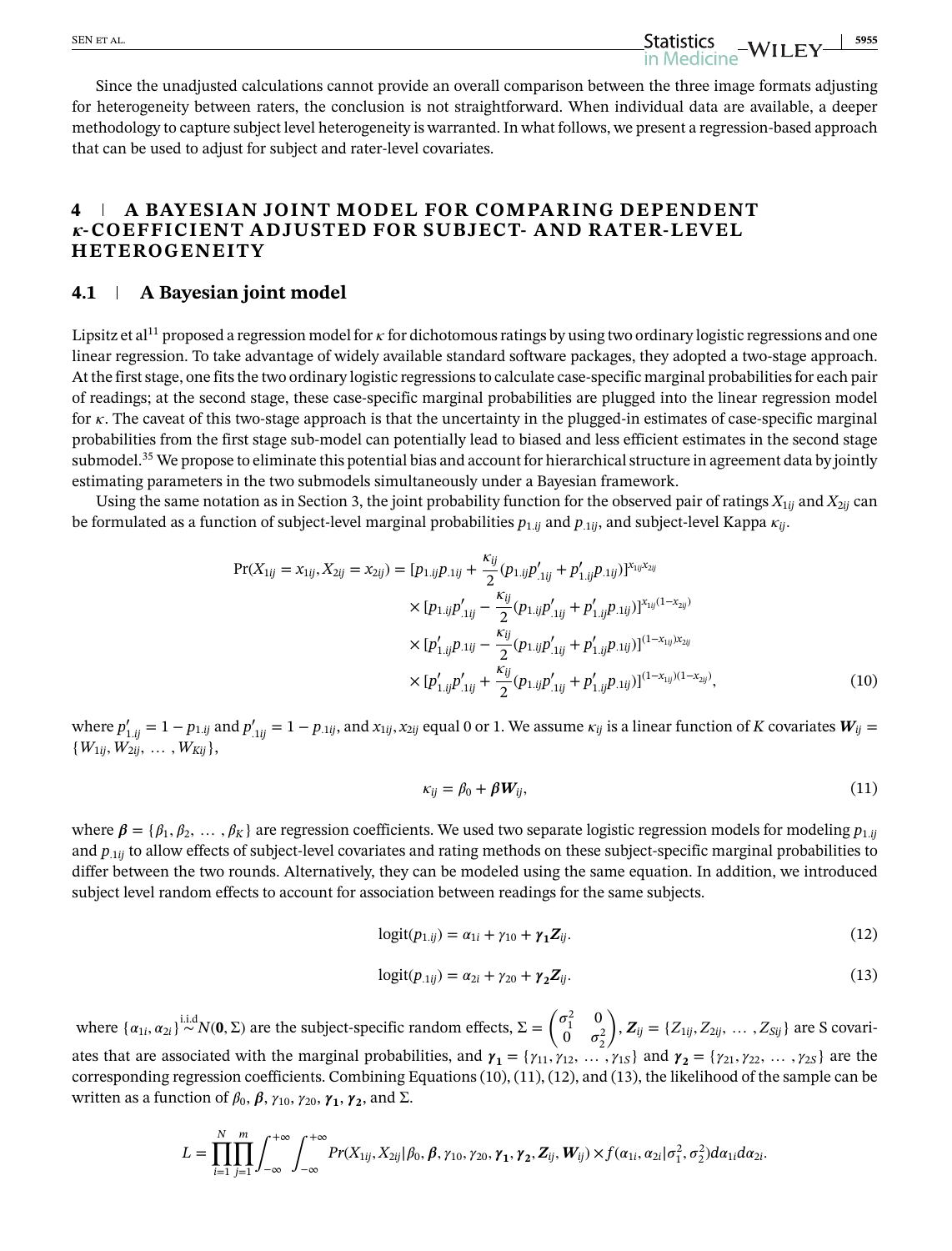**TABLE 5** Comparison of kappa's for PARABS using a Bayesian joint model and a two-stage model

| <b>Method</b> |                                         | <b>Posterior mean</b> | <b>Posterior SD</b> | 2.5% quantile | 97.5% quantile | Posterior probability<br>of parameter $<$ 0 |
|---------------|-----------------------------------------|-----------------------|---------------------|---------------|----------------|---------------------------------------------|
| Two-stage     | HC vs SC: $\beta_6$                     | 0.101                 | 0.091               | $-0.080$      | 0.278          | 0.127                                       |
|               | FSR vs SC: $\beta_7$                    | 0.050                 | 0.091               | $-0.125$      | 0.233          | 0.288                                       |
|               | FSR vs HC: $\beta_7 - \beta_6$          | $-0.051$              | 0.089               | $-0.227$      | 0.125          | 0.718                                       |
| Joint model   | HC vs SC: $\beta_6$                     | 0.061                 | 0.041               | $-0.012$      | 0.144          | 0.062                                       |
|               | FSR vs.SC: $\beta_7$                    | 0.042                 | 0.047               | $-0.051$      | 0.130          | 0.193                                       |
|               | FSR vs HC: $\beta_7 - \beta_6 = -0.019$ |                       | 0.032               | $-0.086$      | 0.039          | 0.728                                       |

Denote the prior distribution for  $\beta_0$ ,  $\beta$ ,  $\gamma_{10}$ ,  $\gamma_{20}$ ,  $\gamma_1$ ,  $\gamma_2$ , and  $\Sigma$  as  $\pi(\beta_0)$ ,  $\pi(\beta)$ ,  $\pi(\gamma_{10})$ ,  $\pi(\gamma_{20})$ ,  $\pi(\gamma_1)$ ,  $\pi(\gamma_2)$ , and  $\pi(\Sigma)$ , respectively. Denote *D* as observed data. MCMC can be employed to sample from the joint posterior distribution.

$$
\pi(\beta_0, \beta, \gamma_{10}, \gamma_{20}, \gamma_1, \gamma_2, \Sigma | D)
$$
\n
$$
\propto \prod_{i=1}^N \prod_{j=1}^m \int_{-\infty}^{+\infty} \int_{-\infty}^{+\infty} Pr(X_{1ij}, X_{2ij} | \beta_0, \beta, \gamma_{10}, \gamma_{20}, \gamma_1, \gamma_2, Z_{ij}, W_{ij}) \times f(\alpha_{1i}, \alpha_{2i} | \sigma_1^2, \sigma_2^2) d\alpha_{1i} d\alpha_{2i}
$$
\n
$$
\times \pi(\beta_0) \times \pi(\beta) \times \pi(\gamma_{10}) \times \pi(\gamma_{20}) \times \pi(\gamma_1) \times \pi(\gamma_2) \times \pi(\Sigma).
$$

#### **4.2 Application of the proposed Bayesian joint model to the imaging study**

We applied the proposed Bayesian joint model to the chest radiograph imaging study. It is well known that the marginal distribution of the outcome variable affects the level of  $\kappa$ -coefficient and makes interpretation and comparison between  $\kappa$  values challenging. The goal of this analysis was to compare intrarater agreement on the parenchymal abnormalities rating between the three chest radiographic image formats (HC, SC, and FSR) adjusting for patient characteristics that can potentially influence the probability of being rated as having parenchymal abnormalities and difference in intrarater agreement between raters. We modeled the subject-level marginal probability of being rated as having parenchymal abnormalities in round 1 and round 2 ( $p_{1,ij}$  and  $p_{1,i}$ ) as a function of body mass index (BMI), gender, pack-years of smoking, and age of patients, and image format.

$$
logit(p_{1:ij}) = \alpha_{1i} + \gamma_{10} + \gamma_{11} BMI_i + \gamma_{12} GENDER_i + \gamma_{13} PACKYEARS_i + \gamma_{14} AGE_i + \gamma_{15} HC_{ij} + \gamma_{16} FSR_{ij},
$$
  

$$
logit(p_{.1ij}) = \alpha_{2i} + \gamma_{20} + \gamma_{21} BMI_i + \gamma_{22} GENDER_i + \gamma_{23} PACKYEARS_i + \gamma_{24} AGE_i + \gamma_{25} HC_{ij} + \gamma_{26} FSR_{ij}.
$$

Here HC*ij,* FSR*ij* are indicators of ratings based on HC and FSR formats, respectively. We modeled the  $\kappa$ -coefficient as a function of image format and rater.

 $\kappa_{ij} = \beta_0 + \beta_1$ rater<sub>2*ij*</sub> +  $\beta_2$ rater<sub>3*ij*</sub> +  $\beta_3$ rater<sub>4*ij*</sub> +  $\beta_4$ rater<sub>5*ij*</sub> +  $\beta_5$ rater<sub>6*ij*</sub> +  $\beta_6$ HC<sub>*ij*</sub> +  $\beta_7$ FSR<sub>*ij*</sub></sub>

where { $rate_{2ij}$ , ...,  $rate_{6ij}$ } are five rater indicators, with rater 1 as the reference category. Using the same equations for marginal probabilities  $p_{1,ij}$ ,  $p_{1ij}$ , and  $\kappa_{ij}$ , we also fit a Bayesian version of the two-stage model proposed by Lipsitz et al<sup>11</sup> and compared the results obtained from the joint Bayesian model to the two-stage model (Table 5, and see Table S2 for more details).

We used  $N(0,100)$  as priors for  $\beta_0$ ,  $\beta$ ,  $\gamma_{10}$ ,  $\gamma_{20}$ ,  $\gamma_1$ , and  $\gamma_2$ . The subject specific parameters  $\alpha_{1i}$ ,  $\alpha_{2i}$  were assumed to be i.i.d. *N*(0, $\sigma^2$ ) random variables, where the hyperparameter  $\sigma \sim U(0,100)$ . We fitted our model using Rjags. For generating the MCMC samples for inference, we ran three chains and assessed convergence graphically using trace plots. We used a burn-in of 1000 iterations and conducted inference based on a chain of length 5000 from the posterior distributions of model parameters.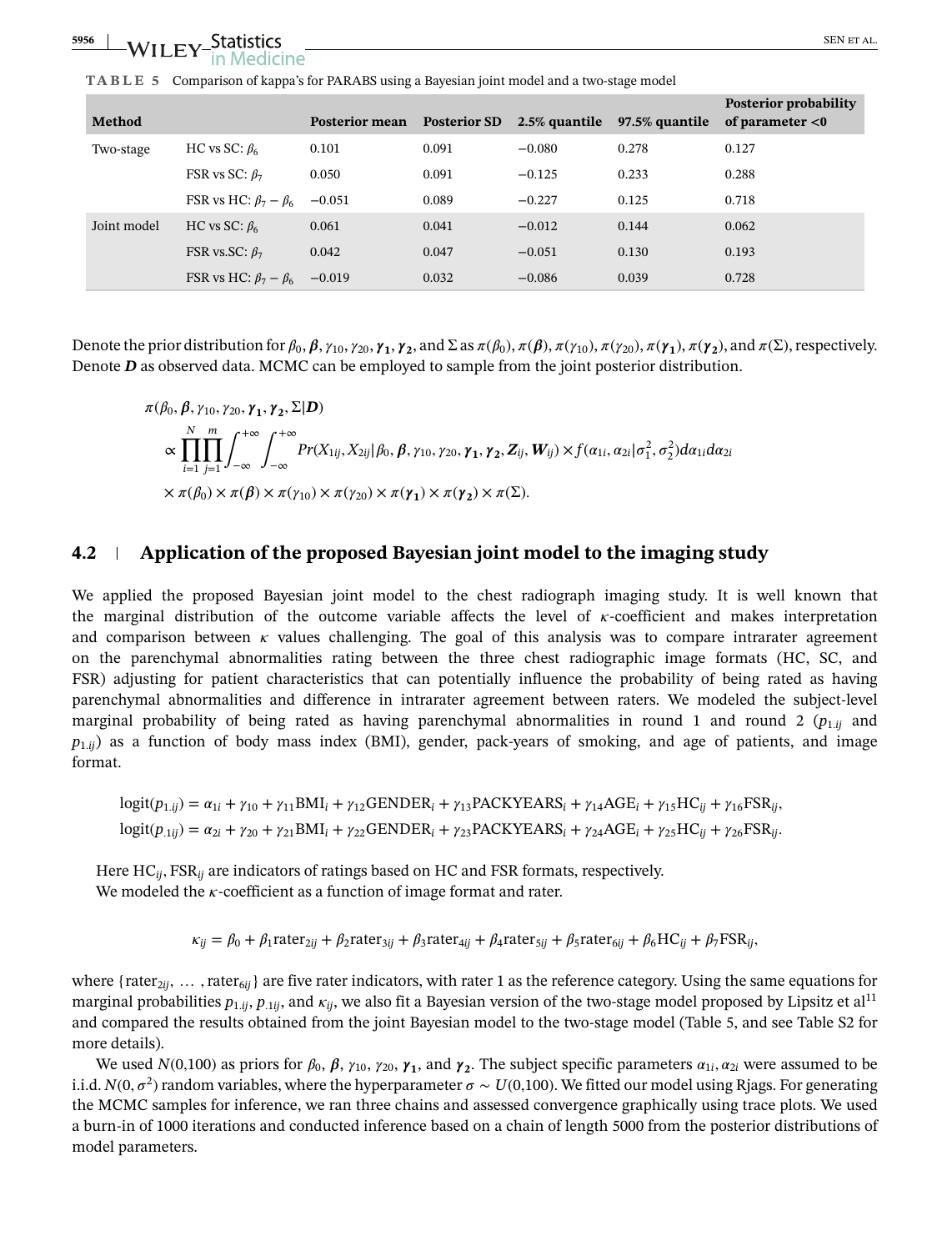|                    |                                     | Joint model      |             | Lipsitz                  |
|--------------------|-------------------------------------|------------------|-------------|--------------------------|
| $\pmb{\mathit{K}}$ | Sample size                         | $\boldsymbol{M}$ | Pr(M > 0.9) | Type 1 error (Wald test) |
|                    | Random intercept $\sim N(0, 0.1^2)$ |                  |             |                          |
| 0.5                | 50                                  | 0.493            | 0.046       | 0.057                    |
|                    | 100                                 | 0.471            | 0.056       | 0.049                    |
|                    | 200                                 | 0.474            | 0.076       | 0.067                    |
| 0.3                | 50                                  | 0.486            | 0.038       | 0.061                    |
|                    | 100                                 | 0.478            | 0.053       | 0.042                    |
|                    | 200                                 | 0.500            | 0.066       | 0.052                    |
| 0.1                | 50                                  | 0.496            | $0.017\,$   | 0.058                    |
|                    | 100                                 | 0.502            | 0.029       | 0.040                    |
|                    | 200                                 | 0.502            | 0.050       | 0.032                    |
|                    | Random intercept ~ $N(0, 0.3^2)$    |                  |             |                          |
| 0.3                | 50                                  | 0.486            | 0.031       | 0.053                    |
|                    | 100                                 | 0.487            | 0.065       | 0.055                    |
|                    | 200                                 | 0.478            | 0.070       | 0.040                    |
| 0.1                | 50                                  | 0.478            | 0.011       | 0.048                    |
|                    | 100                                 | 0.503            | 0.032       | 0.050                    |
|                    | 200                                 | 0.508            | 0.037       | 0.041                    |

**TABLE 6** Type I errors for testing  $H_0$  <sup>+</sup>  $K_1 = K_2$ 

*Note*: Comparison of the Bayesian joint-modeling and Lipsitz's frequentist method. Total of 1000 iterations.

The Bayesian joint model results showed that BMI, age, sex, and image format were significantly associated with the chance of being rated as having parenchymal abnormalities. After adjusting for rater difference in  $\kappa$ -coefficient, image format did not significantly affect the intrarater reliability. Although the two-stage method showed similar results, sex was not found to be significantly associated with the likelihood of being rated as having parenchymal abnormalities using the two-stage method.

## **4.3 Simulation study for evaluating the proposed Bayesian joint model**

To compare the performance of joint modeling and Lipsitz's two-stage model, we ran a simulation with a simpler setting with two imaging methods only. In the marginal models, a continuous variable  $z_{1i}$  from standard normal distribution and a binary variable  $z_{2i}$  with probability 0.5 are generated, and method indicator is included as  $z_{3ij}$ . For  $Z_{ij} = \{z_{1i}, z_{2i}, z_{3ij}\}$ in (12), we took the coefficients to be  $\gamma_{10} = 1, \gamma_1 = \{1.2, -1, 0.3\}$ . In marginal model for  $p_{.1ij}$  in (13),  $\gamma_{20} = 1.1, \gamma_2 = 1.1$  $\{1, -0.8, 0.4\}$ . The random intercept for each subject  $\alpha_{1i}, \alpha_{2i} \sim N(0, 0.1^2)$ , which is relatively small compared to the main effect in the models. Logistic link was used for the marginals. For the kappa model (11), only one method indicator was included. Thus when type I error is sought in Table 6,  $\beta_0 = \kappa$ , and  $\beta = 0$ . On the other hand, in Table 7  $\beta_0 = \kappa_1$  and  $\beta = \kappa_2 - \kappa_1.$ 

We compared our Bayesian joint-modeling methods with Lipsitz's frequentist method. For the Bayesian joint model, we only report the method based on the dominant probability *M*. We also estimated the probability of *M* exceeding 90% by the corresponding empirical proportion based on the 1000 iterations. Type I error and power for the frequentist method were estimated empirically in a similar manner. The story is analogous to that observed in the case of grouped data. The Bayesian joint model outperforms the Lipsitz method with regard to power while the type I errors are generally comparable. When the random intercept variance was tripled to induce greater within-subject correlation, the pattern remained unchanged.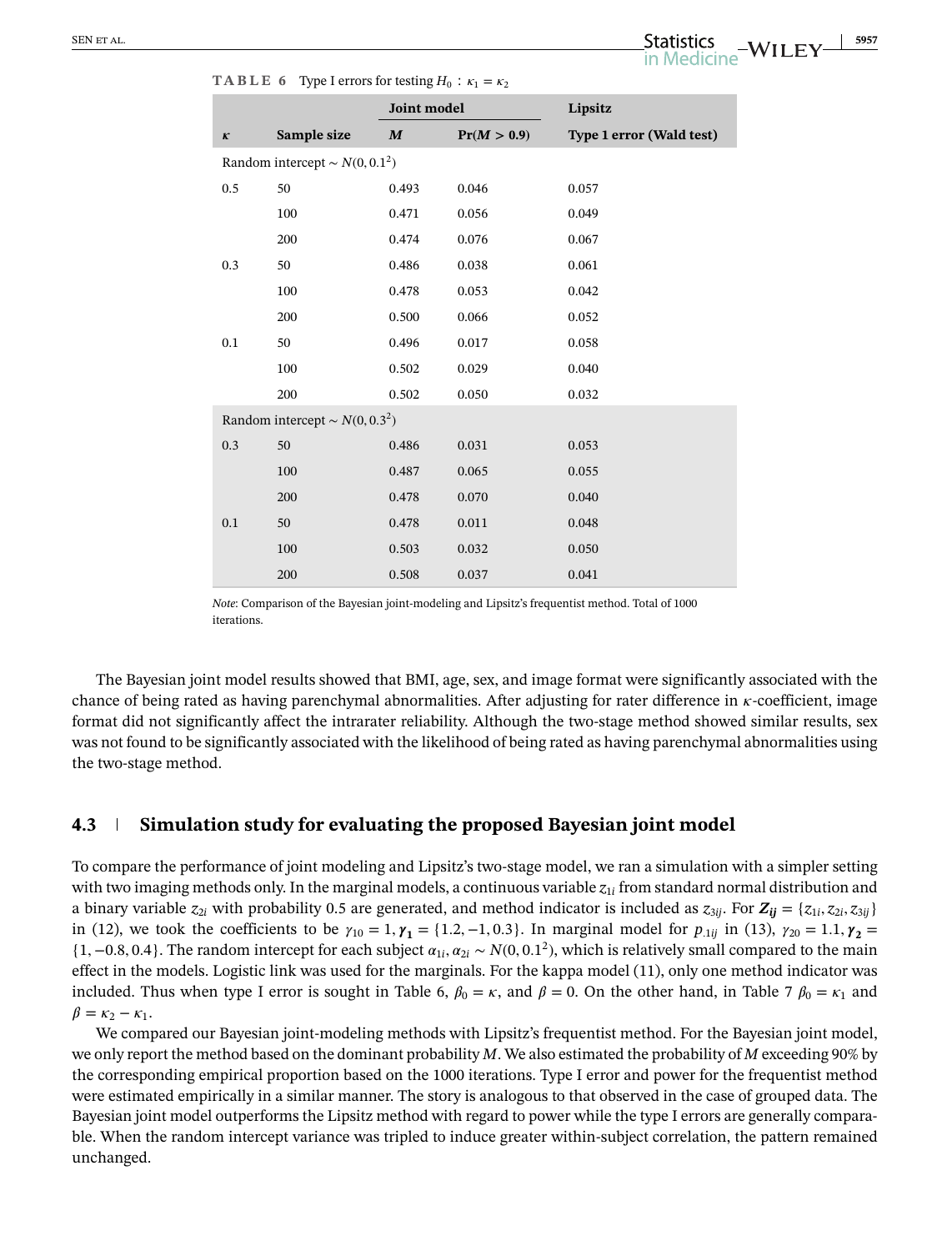|       |                |                                     | Joint model      |             | Lipsitz                  |
|-------|----------------|-------------------------------------|------------------|-------------|--------------------------|
| $K_1$ | K <sub>2</sub> | Sample size                         | $\boldsymbol{M}$ | Pr(M > 0.9) | <b>Power (Wald test)</b> |
|       |                | Random intercept $\sim N(0, 0.1^2)$ |                  |             |                          |
| 0.3   | 0.5            | 50                                  | 0.694            | 0.218       | 0.169                    |
|       |                | 100                                 | 0.794            | 0.407       | 0.257                    |
|       |                | 200                                 | 0.891            | 0.647       | 0.442                    |
| 0.1   | 0.5            | 50                                  | 0.842            | 0.467       | 0.439                    |
|       |                | 100                                 | 0.951            | 0.838       | 0.686                    |
|       |                | 200                                 | 0.994            | 0.992       | 0.943                    |
| 0.1   | 0.3            | 50                                  | 0.668            | 0.117       | 0.116                    |
|       |                | 100                                 | 0.777            | 0.331       | 0.200                    |
|       |                | 200                                 | 0.894            | 0.664       | 0.392                    |
| 0.1   | 0.4            | 50                                  | 0.766            | 0.307       | 0.264                    |
|       |                | 100                                 | 0.882            | 0.610       | 0.417                    |
|       |                | 200                                 | 0.967            | 0.910       | 0.713                    |
|       |                | Random intercept ~ $N(0, 0.3^2)$    |                  |             |                          |
| 0.1   | 0.3            | 50                                  | 0.678            | 0.140       | 0.141                    |
|       |                | 100                                 | 0.770            | 0.342       | 0.228                    |
|       |                | 200                                 | 0.888            | 0.637       | 0.368                    |

**TABLE 7** Powers for testing  $H_0$ :  $\kappa_1 = \kappa_2$ 

*Note*: Comparison of the Bayesian joint-modeling and Lipsitz's frequentist method. Total of 1000 iterations.

#### **5 CONCLUDING REMARKS**

In this article, we investigated homogeneity testing of correlated kappa statistics. The study explored testing both under a grouped-data setting as well as under individual-level data setting using a regression formulation that controls for subject- and rater-level heterogeneity. The framework we adopted is Bayesian, which has the capability of handling flexible modeling structure as well as providing a natural strategy for incorporating measurement error. In general, our proposed Bayesian method has better power than the competing Bayesian or frequentist method which either ignores the intrasubject correlation, or measurement error. An additional study (not reported here) also demonstrated the superiority of BDMK over other frequentist methods that (falsely) assume interchangeability of raters (Donner et al<sup>13</sup>). We proposed multiple methods for assessing homogeneity of  $\kappa$  statistics, all of which work well in tandem, although it appears that the dominant probability method is more proactive in picking up signals.

The current article is entirely devoted to dichotomous ratings. With more than two categories of response, the distinction between nominal and ordinal scales comes into play, and the models and methods used in these contexts are inherently different. However, we contend that the theoretical framework of our proposed methods extend somewhat naturally. For example, in the grouped-data setting, the marginal probabilities can be modeled as a Dirichlet distribution. Analogously, *c*, the power parameters for each table, can also be modeled as a multivariate distribution, such as multivariate lognormal. While theoretically feasible, the challenge is the loss of parsimony and it is unclear how such modeling impacts the speed and convergence of the MCMC algorithms. In a similar token, individual-level regression models may also involve heavy parameterization. Studying agreement for polytomous response incorporating dependence is an exercise worth pursuing.

While kappa is a traditional measure that has been well accepted for decades, its image has been tainted by some shortcomings. The strong dependence of kappa on marginal prevalence, forcing an upper bound, is well known. Related to this, Feinstein and Cicchetti<sup>36</sup> noted that in the case of marginal heterogeneity, it is possible to get a low kappa value despite high level of diagonal agreement. Interval estimation of  $\kappa$  when true  $\kappa$  is nonzero is not straightforward. Several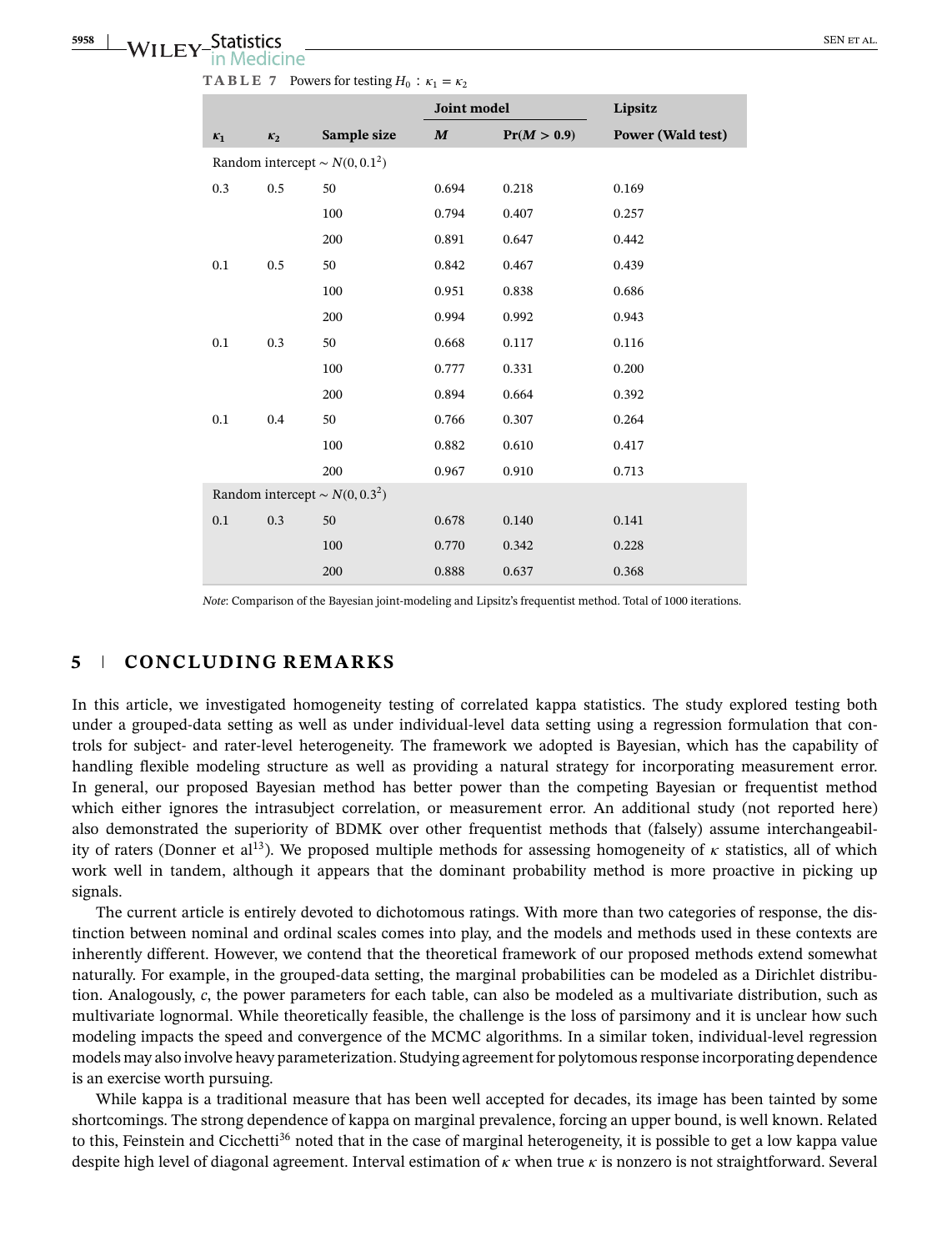modifications of kappa as well as alternative measures for assessing agreement between diagnostic tests have been developed. A popular line of development envisions discrete scoring as realizations arising from an underlying (latent) scoring scheme on the continuum.<sup>37</sup>

Application of the kappa statistic to describe agreement between two diagnostic tests with or without the presence of any gold standard can be investigated in the context of the sensitivity and specificity. Much like prevalence,  $\kappa$  is also dependent on these two properties of a test.<sup>38</sup> How this dependence affects the inference related to  $\kappa$ , remains an open area of research.

Agreement between diagnostic tests, rating methods, and so forth remains an important topic of research and exploration. Several researchers have developed methodology to assess agreement between outcomes measured on different scales. These include concordance correlation coefficient introduced and studied by Lin<sup>39,40</sup> for continuous data that have been extended to repeated measures<sup>41</sup> and survival outcomes.<sup>42</sup> When trying to assess the association between a continuous and an ordinal measurement that have not necessarily been measured in identical manner, a more general concept of broad sense agreement has recently been proposed.<sup>43</sup> Bayesian treatment of such agreement paradigms have largely been unexplored.

#### **ACKNOWLEDGEMENT**

Support for this research was provided by grant #S2200-22/23 from the Association of Schools of Public Health (ASPH) and the Centers for Disease Control and Prevention (CDC)/National Institute for Occupational Safety and Health (NIOSH) and a grant from the MCUBED program, an internal funding mechanism at the University of Michigan.

#### **DATA AVAILABILITY STATEMENT**

This study was approved by the University of Michigan Institutional Review Board (IRBMED approval #2002-0855), under which only fully deidentified data will be made available upon request.

#### **ORCID**

*Ananda Sen* <https://orcid.org/0000-0002-9632-6704> *Pin Li* <https://orcid.org/0000-0003-4508-3762> *Wen Ye* <https://orcid.org/0000-0001-5802-189X>

#### **REFERENCES**

- 1. Cohen J. A coefficient of agreement for nominal scales. *Educ Psychol Meas*. 1960;20(1):37-46.
- 2. Cicchetti DV, Allison T. A new procedure for assessing reliability of scoring EEG sleep recordings. *Am J EEG Technol*. 1971;11(3):101-110.
- 3. Fleiss JL, Cohen J. The equivalence of weighted kappa and the intraclass correlation coefficient as measures of reliability. *Educ Psychol Meas*. 1973;33(3):613-619.
- 4. Landis JR, Koch GG. An application of hierarchical kappa-type statistics in the assessment of majority agreement among multiple observers. *Biometrics*. 1977;33(2):363-374.
- 5. Fleiss JL, Levin B, Paik MC. *Statistical Methods for Rates and Proportions*. 3rd ed. Hoboken, NJ: John Wiley & Sons; 2003.
- 6. Shoukri MM. *Measures of Interobserver Agreement and Reliability*. 2nd ed. Boca Raton, FL: CRC Press; 2010.
- 7. Fleiss JL. Measuring nominal scale agreement among many raters. *Psychol Bull*. 1971;76(5):378.
- 8. Kraemer HC. Extension of the kappa coefficient. *Biometrics*. 1980;36(2):207-216.
- 9. Donner A, Eliasziw M, Klar N. Testing the homogeneity of kappa statistics. *Biometrics*. 1996;52(1):176-183.
- 10. Basu S, Banerjee M, Sen A. Bayesian inference for kappa from single and multiple studies. *Biometrics*. 2000;56(2):577-582.
- 11. Lipsitz SR, Williamson J, Klar N, Ibrahim J, Parzen M. A simple method for estimating a regression model for  $\kappa$  between a pair of raters. *J R Stat Soc A*. 2001;164(3):449-465.
- 12. Banerjee M, Capozzoli M, McSweeney L, Sinha D. Beyond kappa: a review of interrater agreement measures. *Can J Stat*. 1999;27(1):3-23.
- 13. Donner A, Shoukri MM, Klar N, Bartfay E. Testing the equality of two dependent kappa statistics. *Stat Med*. 2000;19(3):373-387.
- 14. McKenzie DP, Mackinnon AJ, Péladeau N, et al. Comparing correlated Kappas by resampling: is one level of agreement significantly different from another? *J Psychiatr Res*. 1996;30(6):483-492.
- 15. Vanbelle S, Albert A. A bootstrap method for comparing correlated kappa coefficients. *J Stat Comput Simul*. 2008;78(11):1009-1015.
- 16. Barnhart HX, Williamson JM. Weighted least-squares approach for comparing correlated kappa. *Biometrics*. 2002;58(4):1012-1019.
- 17. Kang C, Qaqish B, Monaco J, Sheridan SL, Cai J. Kappa statistic for clustered dichotomous responses from physicians and patients. *Stat Med*. 2013;32(21):3700-3719.
- 18. Yang Z, Zhou M. Weighted kappa statistic for clustered matched-pair ordinal data. *Comput Stat Data Anal*. 2015;82:1-18.
- 19. Nelson KP, Edwards D. Improving the reliability of diagnostic tests in population-based agreement studies. *Stat Med*. 2010;29(6):617-626.
- 20. Ma Y, Tang W, Feng C, Tu XM. Inference for kappas for longitudinal study data: applications to sexual health research. *Biometrics*. 2008;64(3):781-789.